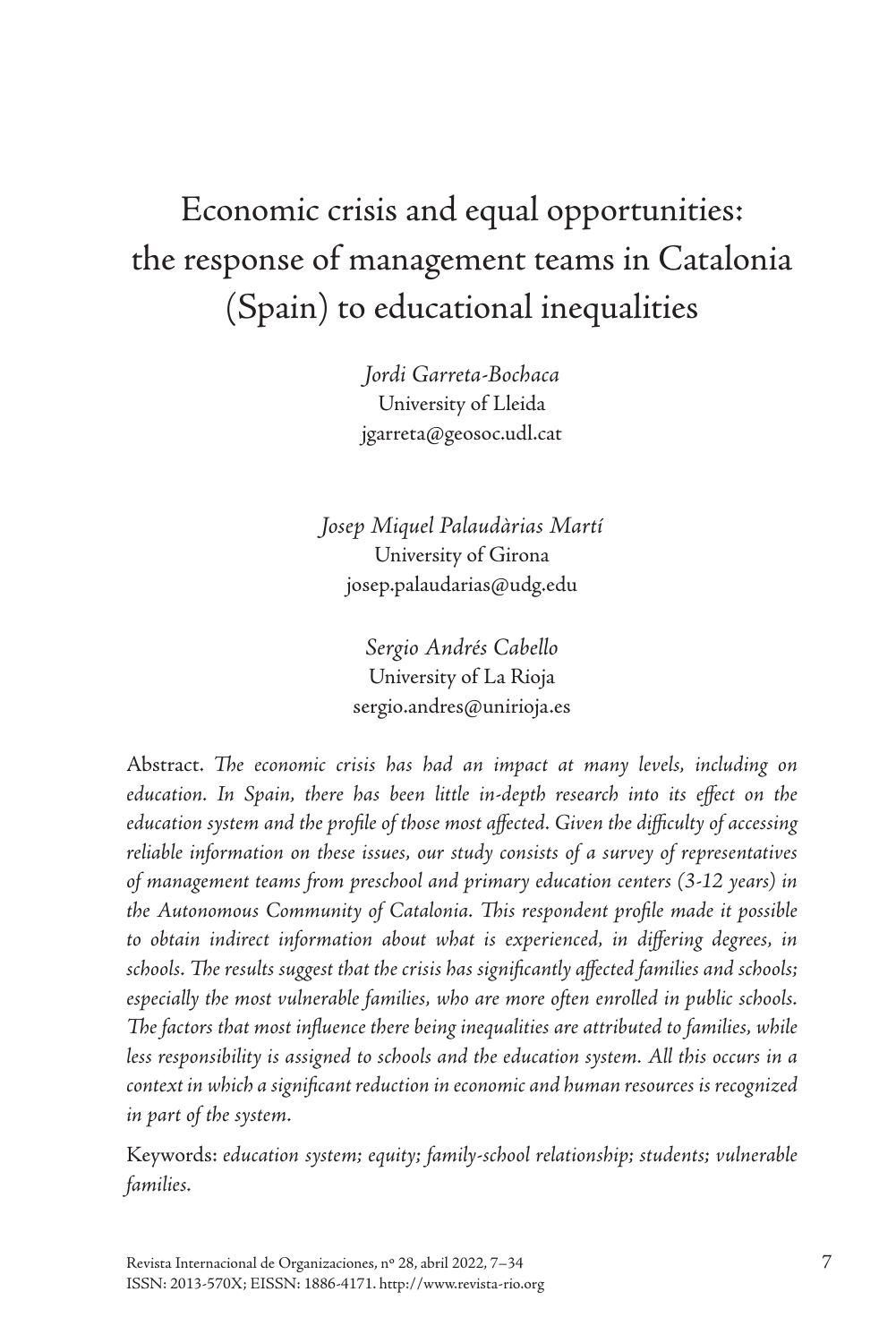Crisis económica e igualdad de oportunidades: respuesta de los equipos directivos de Cataluña (España) a las desigualdades educativas.

Resumen. *La crisis económica ha tenido un impacto en muchos niveles, incluido el educativo. En España, apenas se ha investigado en profundidad su efecto en el sistema educativo y el perfil de los más afectados. Dada la dificultad de acceder a información fiable sobre estas cuestiones, nuestro estudio consiste en una encuesta a representantes de equipos directivos de centros de educación primaria (6-12 años) de la Comunidad Autónoma de Cataluña. Este perfil de encuestados ha permitido obtener un conocimiento indirecto de lo que se vive en los centros educativos, aunque más en unos que en otros. Los resultados sugieren que la crisis ha afectado significativamente a las familias y a los centros educativos, pero especialmente a las familias más vulnerables, que en la mayoría de los casos están matriculadas en centros públicos. Los factores que más influyen en la existencia de desigualdades se atribuyen a las familias, mientras que se asigna una menor responsabilidad a las escuelas y al sistema educativo. Todo ello se produce en un contexto en el que se reconoce una importante reducción de recursos económicos y humanos en parte del sistema.*

Palabras clave: *sistema educativo; equidad; relación familia-escuela; alumnos; familias vulnerables.*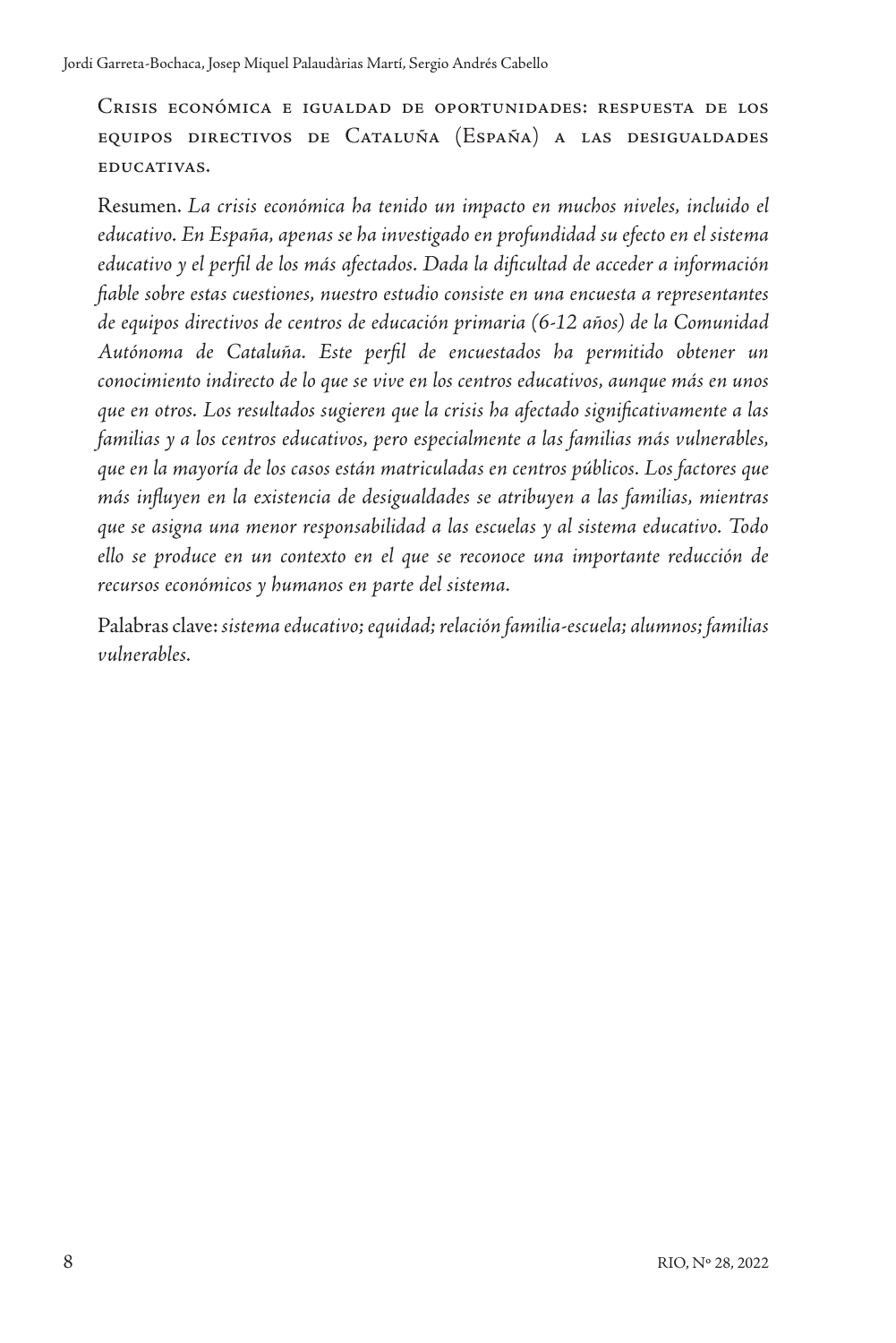# **1. Introduction**<sup>1</sup>

It is clear that an economic crisis has repercussions on the education system of the affected countries, but it is less clear who is most impacted by the crisis. A priori, we understand that the crisis leads to a reduction in resources dedicated to education, and also that families will have more difficulty in coping with the expenses of schooling children. Spain has experienced, and is only timidly emerging from, a severe economic crisis that has led to a reduction in public resources dedicated to social, health and education services (Martínez García, 2019; Murillo & Martínez Garrido, 2018b; Bonal, 2016). In our research, we are interested in the last of these. There has been little study into who is most affected by this reduction in resources (human and material) for education, possibly because it is a recent phenomenon or because it has not aroused sufficient interest among researchers, or even owing to the similar reductions in resources for research. Therefore, we studied schools in Catalonia (one of the Spanish Autonomous Communities with competences in educational matters), which has undergone a large economic crisis and is one of the territories in which there has been a larger reduction in public budgets. The research aimed to detect indirectly, from the directors of schools providing compulsory education for children aged 6 to 12, and also preschools for children aged 3 to 6, whether resources have actually been reduced and whether any specific group or type of centers have been the most affected. At the same time, the work defines the main factors that lead to inequality of opportunities among students, determining whether they stem from the environment or family characteristics, or from the education system, schools and their professionals.

The research presented in his article, starts from the fact that in the 1970s, schooling in Spain, and therefore in Catalonia, began a slow process of compensating for existing social inequalities, developing policies with the objective of creating more equality of opportunity (Garreta, 2003; Pascual, 2006) and characterized by the search for equity. It is also true, however, that their design and application has not always yielded the expected results, and less so in situations of economic crisis that clearly condition the material and human resources dedicated to the education system and equalizing actions. Therefore, educational inclusion is a relevant issue when equal opportunities are addressed.

The objectives of the research are to detect, from representatives of management teams of preschools and primary schools (3-12 years), whether inequalities have increased during the recent economic crisis, and who has been

<sup>1</sup> This work was supported by the RecerCaixa program, specifically the project Diversidad cultural e igualdad de oportunidades en la escuela [Cultural diversity and equal opportunities at school] (call Recercaixa2015).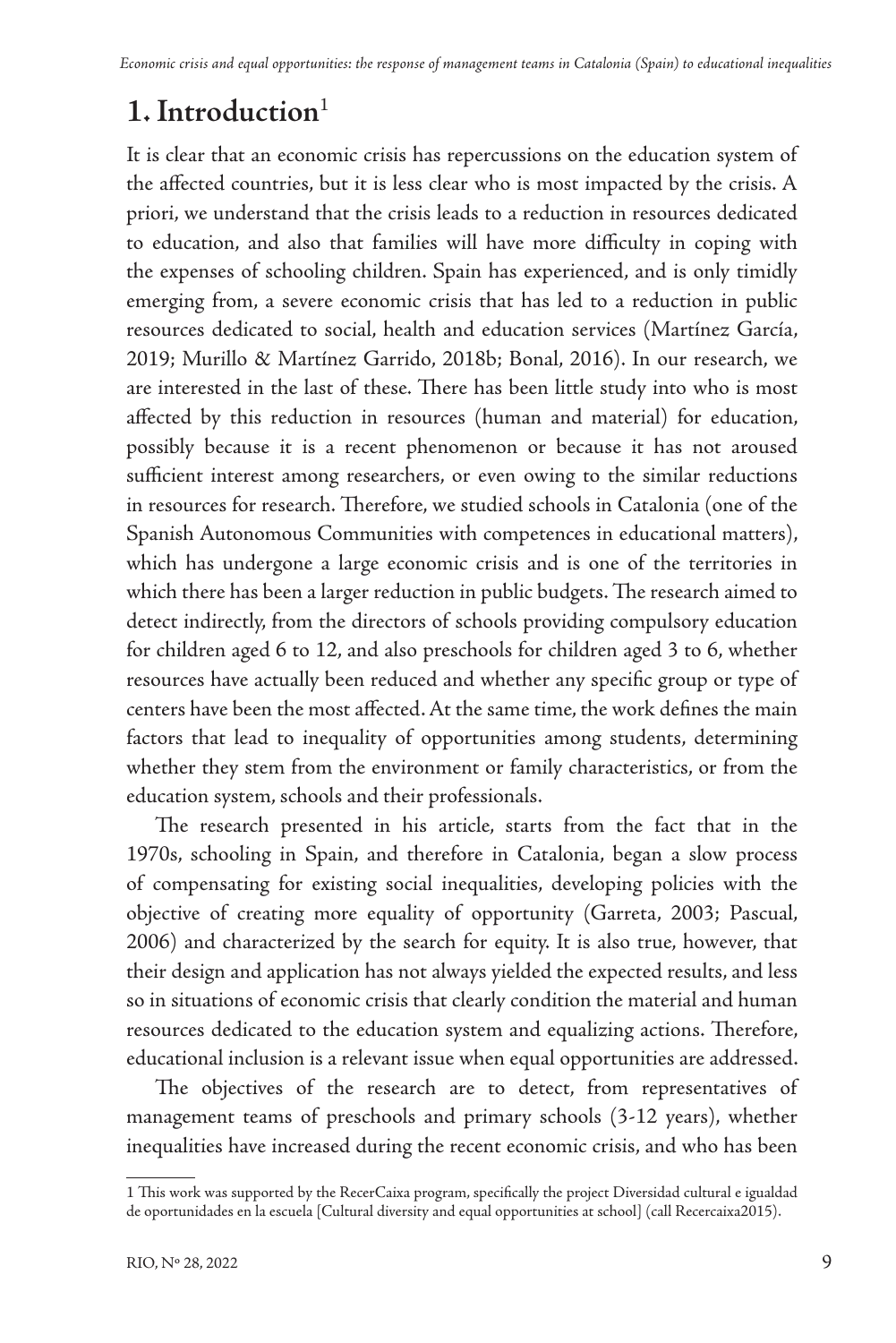affected the most; as well as to examine in depth the responses that schools make to inequality and the degree of success of these measures. The economic crisis of 2008 brought about a global change. Its main consequences in the following years include an increase in unemployment, poverty and social exclusion, worsening of work conditions, and a reduction in public budgets. Education was one of the areas most affected, as there has been a large decrease in its allocations, especially in aspects linked to inclusive policies and the reduction of inequalities. During the period covered by the study, Catalonia had 711,703 pupils in the second cycle of preschools and primary schools (3-12 years) in the 2016/17 school year. Now, in the 2020/21 academic year, the figure has been reduced to 681,808 students, a decrease of 4.20% (Ministry of Education and Vocational Training, 2021).

The initial hypothesis of our research was that the economic crisis has had a significant impact on the Catalan education system and that, clearly, this has been much greater in some schools than in others due to the family profiles of the enrolled students. Moreover, the most vulnerable groups are likely to be most affected, while others have withstood the impacts better.

#### **1.1 Inequality and equity in education**

One of the first steps to situate ourselves in equal opportunities is to clarify what we mean by inequality. This is the other side of the coin of our subject and is also what truly concerns us, together with the capacity of society to create, in what seems to be the beginning of the recovery from the current economic crisis, socioeducational policies and actions to achieve equal educational opportunities for everyone. In the study of social, cultural, economic and educational inequalities, we detected deficits in social efficiency. This is essential for sustaining the growth that allows us to maintain levels of social welfare that society requires, and to consolidate the capacity to respond to inequalities that affect society in general and in particular those living below or close to the poverty line. For Martínez García (2017, p.17), «inequality refers to unequal access to material and symbolic resources of a society that are linked to the recognition of a person as a full member of that society». If we look at the educational context, we observe that inequality significantly affects the improvement of educational results obtained by students (Organization for Economic Co-operation and Development [OECD], 2012; 2013) and manifests itself in different ways and at different moments of the formative process, as we will explain later. Given this inequality, policies and actions must be generated for students who, due to gender and/ or ethnic or family origin, do not have the opportunity to be included in the knowledge society (a society in which lifelong learning is increasingly revealed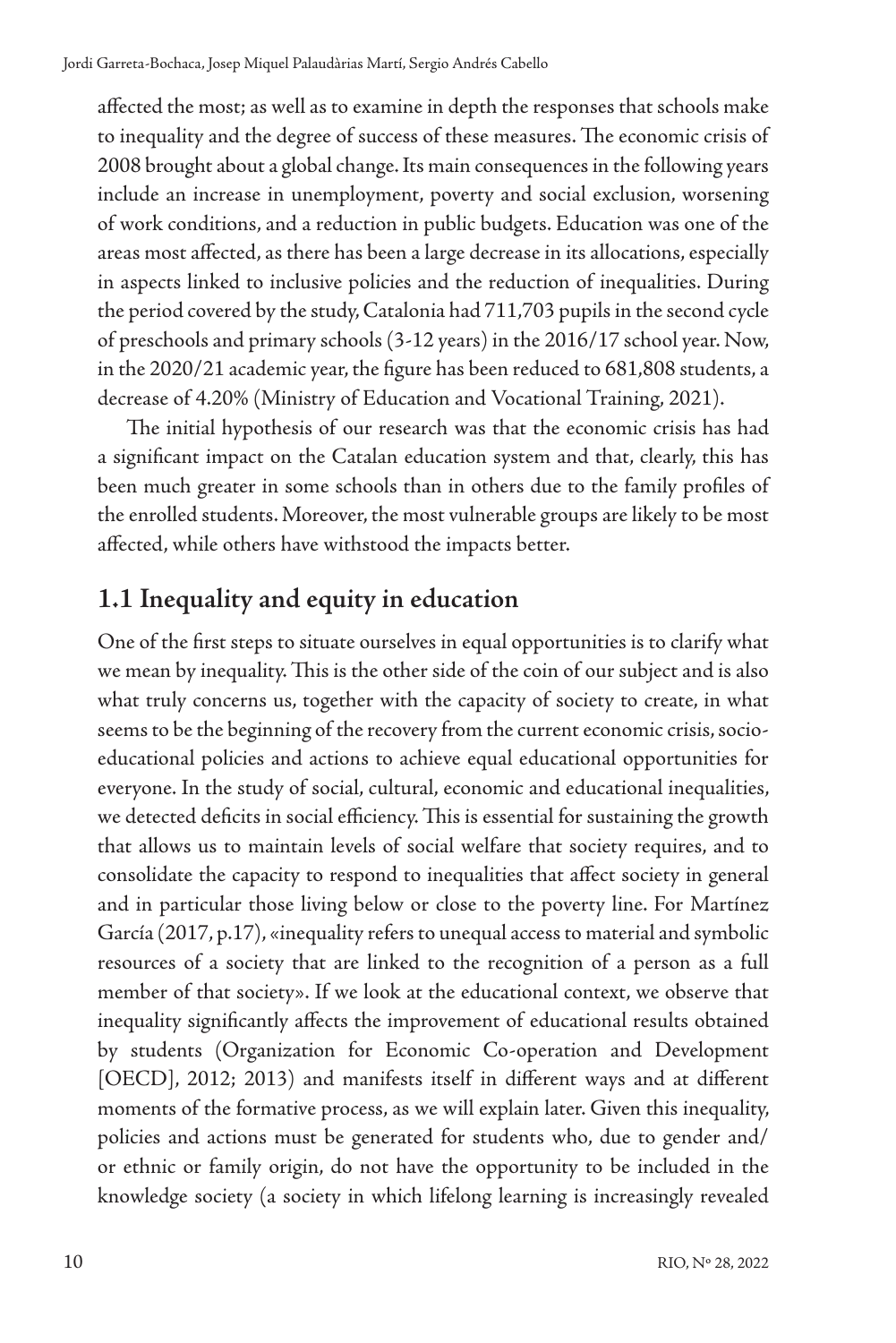as one of the most important elements to avoid being trapped by inequalities) with equal opportunities and equity being the central principles that should inform education systems (Ferrer & Gortazar, 2021; Eurydice, 2020; Tarabini & Ingram, 2020; European Commission, 2019; Rappoport *et alii*, 2019; Salido & Martínez García, 2018; OECD, 2018b; OECD, 2017; Tiana, 2015).

Many factors act on educational processes in general, although not all causes of inequality are generated in school. One of the issues that generates and affects inequality, and that currently concerns Catalonia, is school segregation and, consequently, the higher concentration in certain public schools (which often have fewer resources than private schools) of students from families with limited economic, social and cultural resources (Murillo & Martínez-Garrido, 2018a; Murillo *et alii*, 2018; Alegre, 2017; Albaigés & Ferrer-Esteban, 2017). The economic crisis has significantly affected children from families in precarious situations. The increase in child poverty stemming from the economic crisis has been accompanied by an increase in the intensity of the risk of poverty (Oxfam Intermón, 2019; Tarragona Fenosa, 2018; Albaigés & Pedró, 2017; García-Gómez & Cabanillas López, 2017; González-Bueno, 2014; UNICEF Research Center, 2014; González-Bueno *et alii*, 2012). This process is affecting equal opportunities and the reproduction of inequalities, already present in the education system, and has worsened since the 2008 crisis (Fernández & Andrés, 2019; Martínez García & Molina, 2019; Choi, 2018; Julià Cano *et alii*, 2015; Calero & Choi, 2012; Musset, 2012). The following data show how the most vulnerable individuals are being affected by underfunding: between 2008 and 2014 the investment allocated by the Department of Education of the Generalitat of Catalonia [Catalan Government] to the creation of places for early childhood education in public schools fell from 37,480,000 euros to 4,759,000 (Ombudsman of Catalonia, 2015). These figures are important because they show how, from the beginning of schooling, the conditions to overcome inequalities, rather than being resolved, have worsened in recent years. In light of this situation, it is necessary to take into account that early educational attention is one of the main resources for stopping the reproduction of poverty and social inequalities (Tedesco, 2004; Duncan & Magnuson, 2013; Tarabini *et alii*, 2015; Tarabini, 2018; Fernández Enguita, 2018; Gentile & Marí-Klose, 2019; Gortazar, 2019; Lozano Pérez & Trinidad Requena, 2019; Fundación Europea Sociedad y Educación, 2021).

On the other hand, Martínez García (2017) expresses that education must tend to equity, that is, it must support and provide more options and opportunities to students, families and schools faced with greater obstacles in the schooling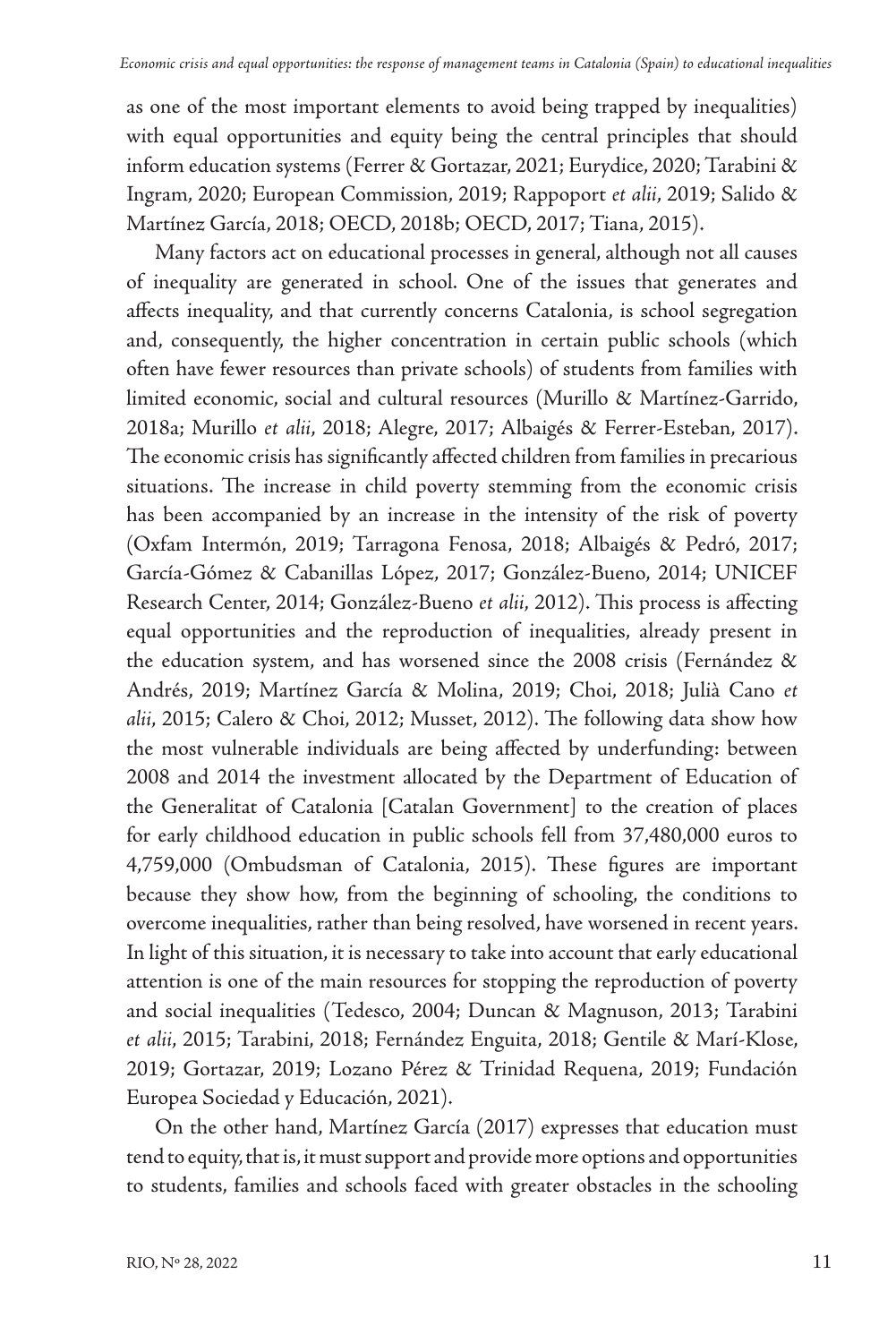process due to situations of inequality. To correctly analyze the situation of equity, «it is necessary to take into account the different criteria we will use to measure it» (Bonal, 2015, p.16). As indicated by the aforementioned author, the criteria of distributive justice used to study equity should guide the development and application of the educational policy priorities aimed at the most vulnerable sectors. When policies distance themselves from studies conducted to guide their objectives, preferring instead to serve other interests, the results of the policies do not respond to the needs of the population, and therefore widen the social and educational gap. Sánchez & Manzanares (2014), in a review of international trends in educational equity, show that countries with high levels of equity and focused on promoting the social cohesion of students tend to obtain better academic results.

Calero (2010) states that one of the most notorious effects of the lack of equity is course repetition, a situation that has become more acute during the crisis. Martínez García (2017) also shows that the crisis has generated an increase in the net enrollment rate in post-compulsory education, as young people who have difficulty entering the labor market have decided to return to the education system to continue their training and thus better their chances of finding work. In this context of greater enrollment, the cuts in education implemented since the beginning of the crisis have accentuated equity deficits. An example that demonstrates the scope of these cuts is that in Catalonia public spending for educational policies has been reduced by 20% during the crisis (Farré & Torres, 2017).

#### **1.2 Equal opportunities and inclusion**

next, we address an issue of great complexity, that of equal opportunities in compulsory education. The complexity is evident, given the diversity of factors involved and the social and educational changes being experienced. This complexity is accentuated if we take into account the effects of the economic crisis that are still impacting a large percentage of the population. This in turn affects social and educational inclusion. Undoubtedly, in the Mediterranean countries and in particular in Catalonia (Spain), the weakness of the welfare state influences the discourse and specific policies currently in place, as well as those yet to be implemented to respond to the vulnerability of such basic rights as education. It is in this context, and from what we have outlined, that we address equal opportunities.

Various authors have studied equality and inequality of opportunities; among other scholars we can highlight Coleman (1966; 1968); Bourdieu (1973); Boudon (1983); Bruner (2003); Bolivar (2005; 2012) and in particular Martínez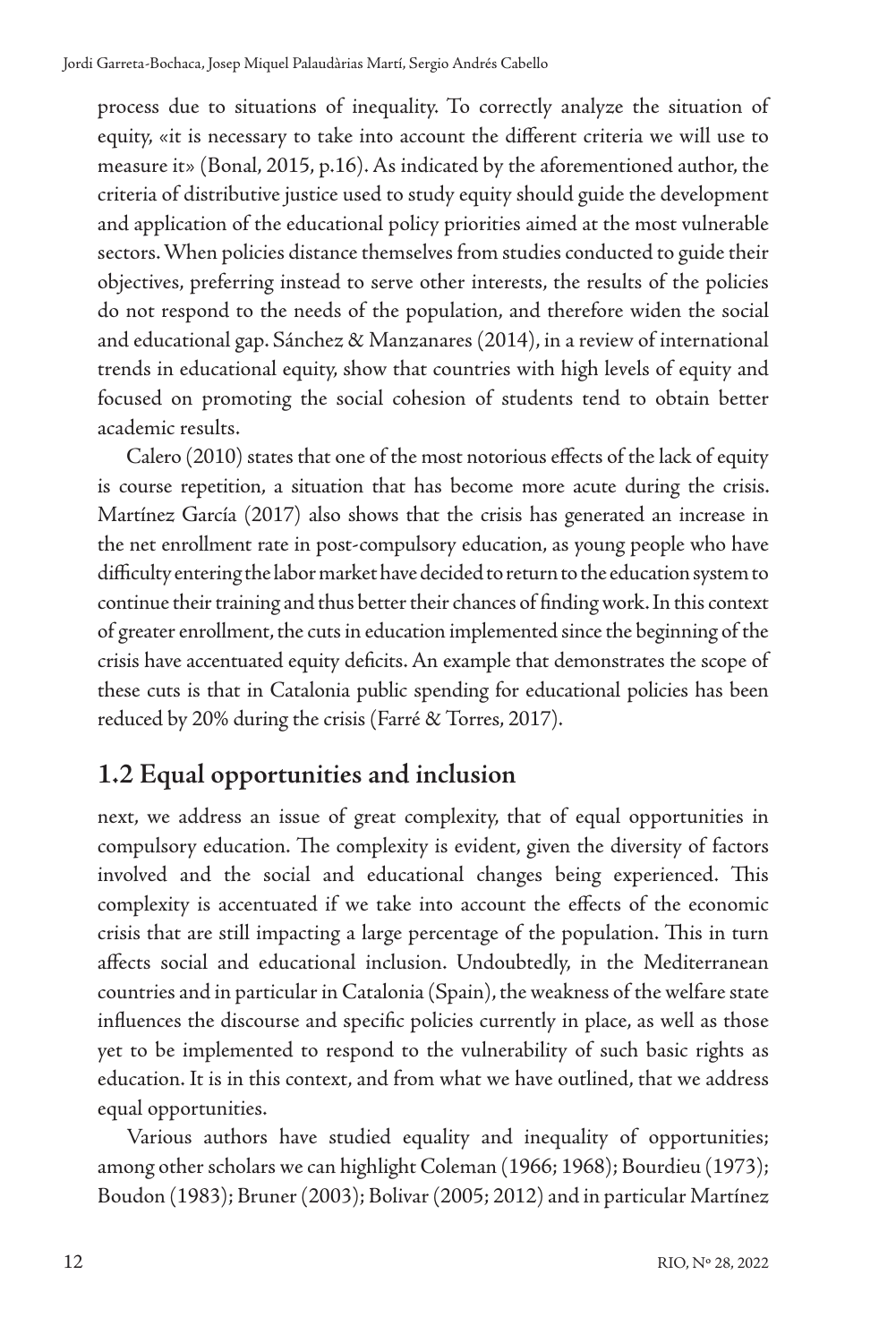Celorrio (2016; 2017), who studied the educational impact of the recent crisis in Catalonia. These authors focus their interest on cultural capital, social origin, family environment, costs and benefits of schooling, school action, social justice and the impact of austerity policies, among other aspects. Throughout the crisis, all these factors, though some more than others, have had an impact on equal opportunities. From an economic perspective, not all families can cover the costs and access the benefits of schooling in the same way due to the effects of the crisis on decisions regarding schooling and its continuity. The OECD, in the Education at a Glance report (2018a), states that low socio-economic status, together with a low socio-economic level, negatively affects the chances of participating in non-compulsory early childhood education as well as the completion of higher secondary education.

In a context in which equal opportunities must be one of the priorities of educational policies, we need to deepen the concept of inclusion. Complementing the above, we understand inclusion not only as a set of actions aimed at the full inclusion of people, but also define it as a way of understanding education that reconstructs the idea of schooling, based on a transformative approach aimed at restructuring schools towards an effective education (Santos Rego, 2009). By effective we mean those schools that work from educational leadership to organize comprehensive learning of knowledge and values for all their students (McBeath, 2007). One of the more interesting studies for working in this direction is the report prepared by Field, Kuczera, & Pont (2007) entitled *No More Failures: Ten Steps to Equity in Education*. Of the ten steps that the authors recommend, we chose to highlight two of them that include an inclusive orientation, which positively affects equal opportunities and involves both schools and family contexts. The first is to identify and provide systematic help to those who fall behind at school and thus reduce year repetition. One of the main concerns is to focus attention on deficits in the success of all students, but in particular of minorities, promoting solidarity classrooms that allow students to reflect on their situation and fundamental personal values (Dee, 2015). The second is to strengthen the links between the school and home to help disadvantaged parents help their children to learn (Kraft & Dougherty, 2013).

These two points are not proposed from excessive optimism in the ability of the school and families to promote equal opportunities; we are aware of the difficulties. Rather, they are based on a concept of inclusion that focuses on the participation of all students and families in the educational process, and also on listening to the students' voices. All this without forgetting that to promote equal opportunities based on inclusion we must further investigate the transformative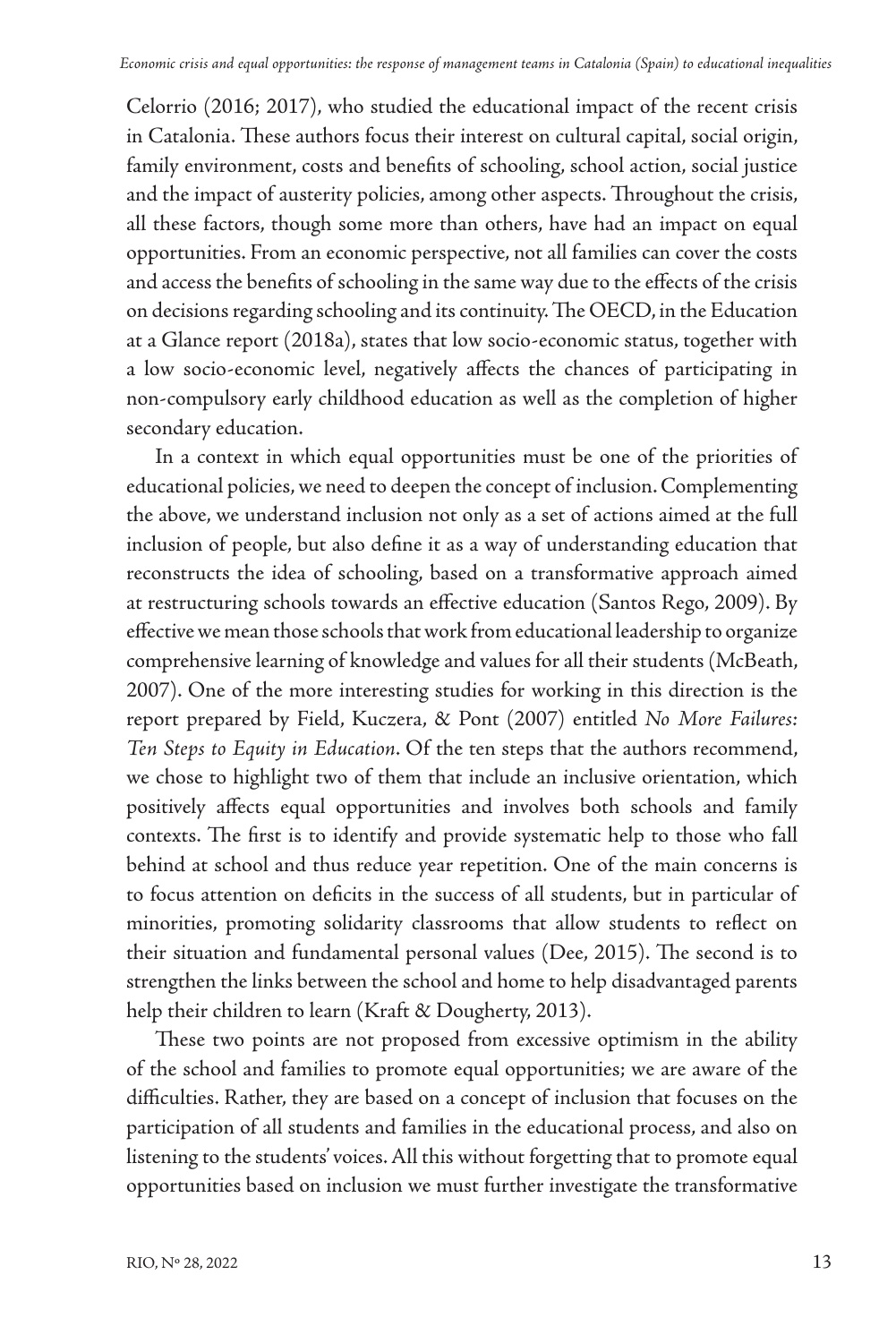and collaborative approach, to improve ways of understanding inclusion and its practice (Messiou, 2012; 2017).

In inclusion, we must also highlight the leadership role of management teams in schools, especially in contexts of crisis and vulnerability. A number of these authors insist on certain fundamental aspects of educational leadership, such as Walters *et alii* (2003), who focus on determining elements of educational leadership including a culture based on the sense of community and cooperation, visibility, communication, being an agent of change, flexibility, etc. For their part, Leithwood *et alii* (2008) stress that educational leadership must be sensitive to the context in which it is exercised and that this leadership must be shared.

Likewise, it is important to collect certain studies and lines of research on the role of management teams in times and moments of crisis, as well as in situations of vulnerability, poverty and educational inequalities (González Rodríguez et al, 2019; Egido Gálvez & Bertran Tarrés, 2017; Carrasco *et alii*, 2015; González González, 2015; Horn & Marfán, 2010; Ríos *et alii*, 2010). In this regard, concepts such as resilient leadership, which focuses on the adaptive capacity of management teams in adverse circumstances, become important (Day & Qing, 2015; Trujillo *et alii*, 2011). Thus, «Schools can enhance resilience through programs which build positive social norms and generate a sense of connectedness to teachers, peers, and the academic goals of the school» (Cahill *et alii*, 2014, p.5).

### **2. Design and methodology**

Our research, then, is framed in the context described above. It analyzes, among other issues, factors that have an influence on equal opportunities, while seeking to detect and address existing weaknesses at a time of (nascent) recovery from the economic crisis, which we believe has had considerable impact on the education system. In addition, the given methodological approach allows us to ascertain, in the absence of other reliable sources of information, whether school directors believe that the crisis has affected equal opportunities. To carry out this approach, a survey was used to detect and understand the aforementioned issues.

#### **2.1 Participants**

The study population consists of the centers that provide early childhood (3 to 6 years) and primary (6 to 12 years) education in Catalonia. Catalonia is one of the Spanish Autonomous Communities with competences in educational matters (for further information see: http://ensenyament.gencat.cat/ca/inici) that has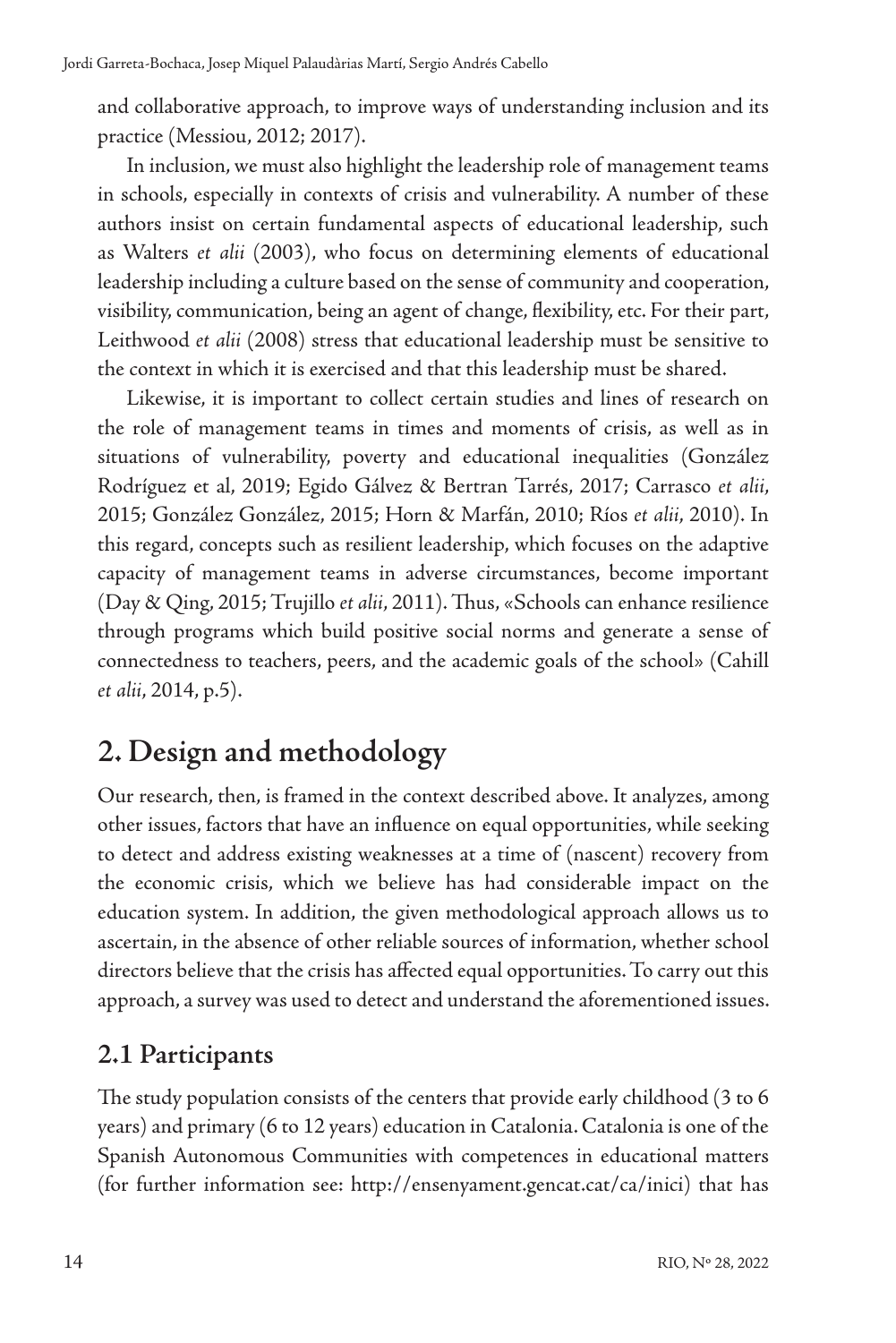developed discourses, policies, plans and projects to address inequalities known to exist in the education system.

The sample was calculated based on data from the Generalitat of Catalonia on the number of centers in the 2013-2014 academic year, both public and private. With a confidence level of 95.5%, in the most unfavorable case ( $p = q =$ 50%), and a statistical error of  $\pm$  3.5%, the sample (n) consisted of 545 centers.

It should be considered that, during the period covered by the study, Catalonia had 711,703 pupils in the second cycle of preschools and primary schools (3- 12 years) in the 2016/17 school year. Now, in the 2020/21 academic year, the figure has been reduced to 681,808 students, a decrease of 4.20% (Ministerio de Educación y Formación Profesional, 2021).

The schools in which the survey was conducted were drawn from the list of centers in Catalonia using a table of random numbers, and were therefore randomly selected. After verifying that the sample would be representative of the territorial distribution of the population (N), we decided on the calls that were to be made. The sample, corresponding to the profile of the population, consists of 75.6% publicly owned centers and 24.4% privately owned ones (of which 22.8% are charter schools, that is, they receive public funding, while the rest do not).

#### **2.2 Instrument**

The instrument used to collect the information, that is, the questionnaire, was designed by the project research team in an earlier theoretical-empirical phase. We analyzed the discourses and policies of the Catalan educational administration from the theoretical point of view, as well as expanding on research carried out on the subject at the international and Spanish levels. This, plus a phase of documentary interviews (a total of six) with representatives of the education administration, enabled us to design an instrument consisting of different types of questions: open, closed, single or multiple answer. Before it was applied, the instrument was validated by three university specialists from the areas of psychopedagogy and sociology, evaluating and reviewing the questions and their appropriateness for answering the research objectives. At the same time the questionnaire was tested and its correct understanding, structure and the order of the questions were verified.

#### **2.3 Procedure**

As we wanted an overview of the center as well as a realistic vision, and given the impossibility of obtaining certain data on the evolution and situation of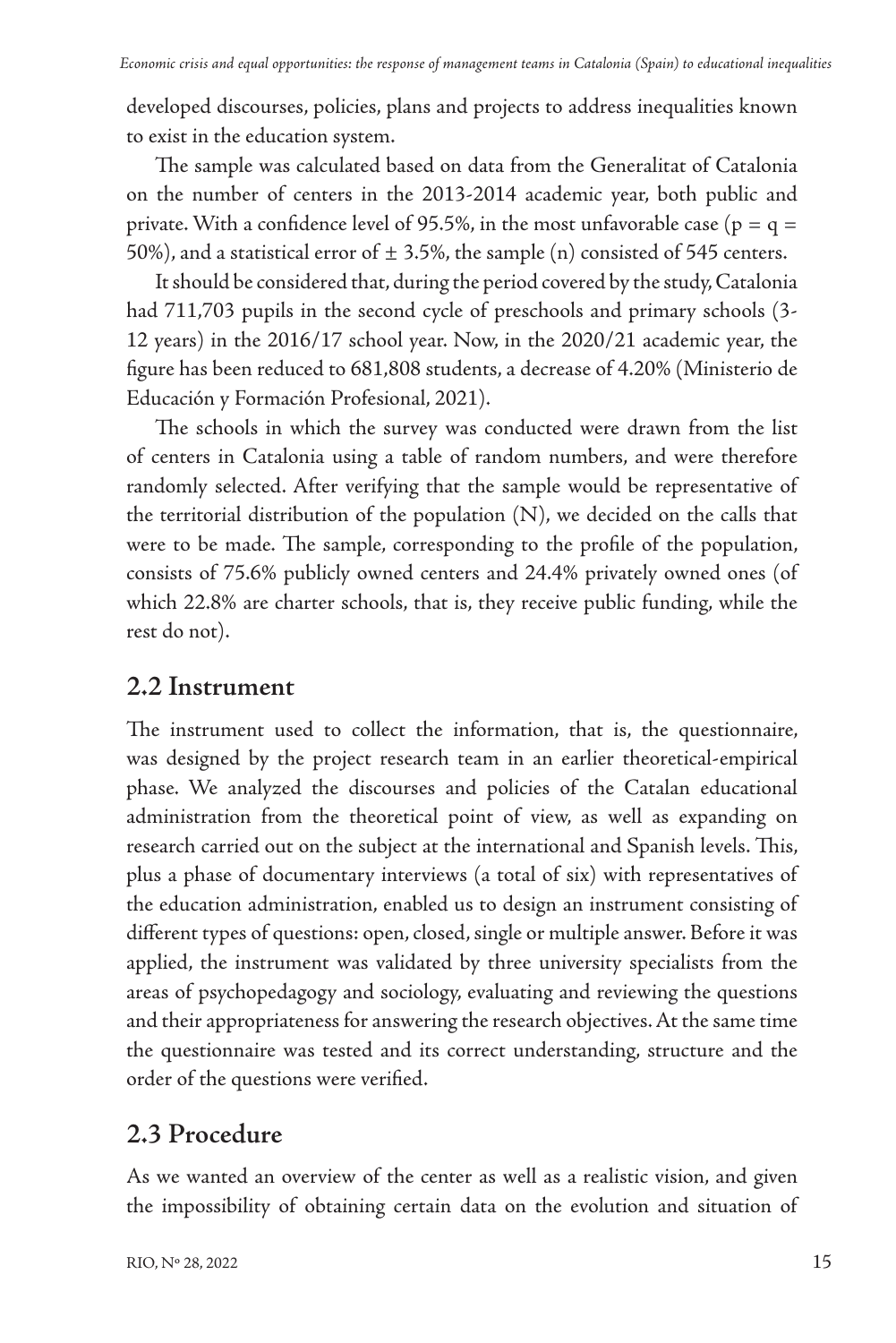students, it was decided that the best profile for the research participants would be individuals with extensive knowledge about the operation of schools. Hence, we chose members of the management teams with years of experience in the same center. The empirical work was conducted through telephone surveys (from January 9 to September 15, 2017) as this reduced costs considerably. A maximum of three telephone calls were made per center, with a further call if there was no response. The population was accessible and a response was easily obtained in this way, since there are listings in the education administration. The specific profile of the interviewees was: 69.2% are directors, 25.7% are heads of studies, and 5.1% have other responsibilities within the team. Once the empirical work was completed, the questionnaires obtained were coded and tabulated and a statistical analysis was performed using software by Pulse Train, with which univariate and bivariate analyses were performed and statistical significance tests were applied (t-test of proportions to 95%).

### **3. Results. Inequalities in the school system in Catalonia in times of crisis**

The survey, as we will present below, focused on the evolution of inequalities in Catalonia during the ten-year period from 2007 to 2017 (2008 is widely considered the year the economic crisis began in Spain), and the profile of students who are considered most affected by this situation. In addition, we analyzed the factors that are currently considered influential in promoting equal opportunities and the actions schools are taking to reduce inequalities.

#### **3.1 Evolution of inequalities**

One of the questions we asked respondents focused on determining whether inequalities had increased among students in their center over the last 10 years. Among the possible answers, the most frequent indicate that 16.9% of the participants consider that inequalities have increased "quite a bit" and 49.2% "somewhat". There are also answers that point to "slightly" (23.3%) or "not at all" (7.3%)2 . These responses vary depending on the ownership of the respondent's center: the perception that inequalities have increased is greater among interviewees in public centers than among private ones, as presented below.

<sup>2</sup> A total 3.3% did not answer the question.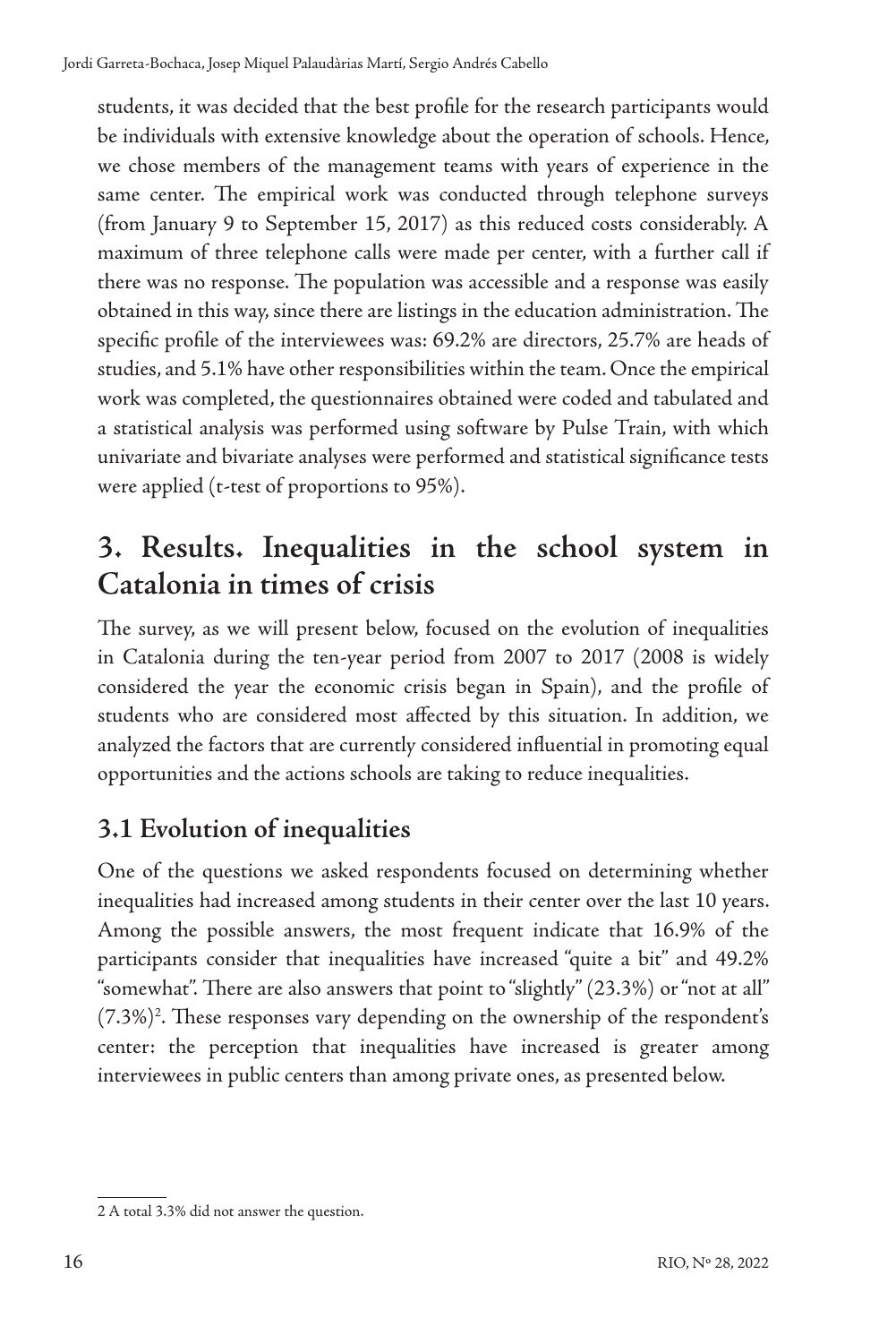|                                 |       | Ownership of center |         |
|---------------------------------|-------|---------------------|---------|
|                                 | Total | Public              | Private |
| A lot                           | 16.9  | 18.4                | 12.0    |
| Quite a bit                     | 49.2  | 49.8                | 47.4    |
| Slightly                        | 23.3  | 20.9                | 30.8    |
| Not at all                      | 7.3   | 7.8                 | 6.0     |
| Don't know/No<br>answer [DK/NA] | 3.3   | 3.2                 | 3.8     |

**Table 1. Have inequalities among students increased in the last 10 years?**

Source: Own elaboration.

It is also noteworthy that this perception is related to the socio-cultural and socio-economic profile of families from each center, which has a connection to the ownership of schools: public centers have a greater representation of families with socio-economic and socio-cultural levels that we have labeled as low. To determine these socio-economic and socio-cultural profiles, since it is not possible to obtain more real data for reasons of confidentiality, respondents were asked about the percentage of families in their center who have high, medium and low socio-cultural levels and the percentage of families with a high, medium and low socio-economic status. This enabled us to construct three socio-economic and socio-cultural<sup>3</sup> levels, which had significantly different responses. We can observe that as the socio-economic and socio-cultural levels decrease, the response that inequalities have grown increases. For example, 44.4% of respondents from centers with families of a high socio-economic status respond that inequalities have grown "a lot" or "quite a bit", while this is affirmed by 61.9% of respondents with a medium level and 81.6% with a low level. The same occurs with sociocultural levels, with 44.7% of the high level giving the aforementioned answers, 62.5% of the medium and 83.3% of the low.

To deepen our analysis, we asked about the profile of students whose educational opportunities had worsened. The various answers are distributed as follows: 50.6% indicate that they are children of families at risk of social exclusion for socio-economic reasons, 13.9% specify that they are children of Roma families, 4.6% foreigners and 12.1% that they are students with specific educational needs that are no longer being served in the same way, 4.2% dysfunctional families,

<sup>3</sup> Responses, despite what one might think a priori, were easy and clear, and schools were defined as having one profile or another given that, in general, the % of one of the profiles was clearly dominant (only 47 and 52 centers, respectively, did not want to respond regarding the socio-economic and socio-cultural level of families). In summary, 7.22% of the centers have families with a predominantly high socio-economic status, 63.25% medium and the remainder (29.53%) low. Regarding the socio-cultural level, the percentages are 9.5% high, 61.25% medium and 29.25% low.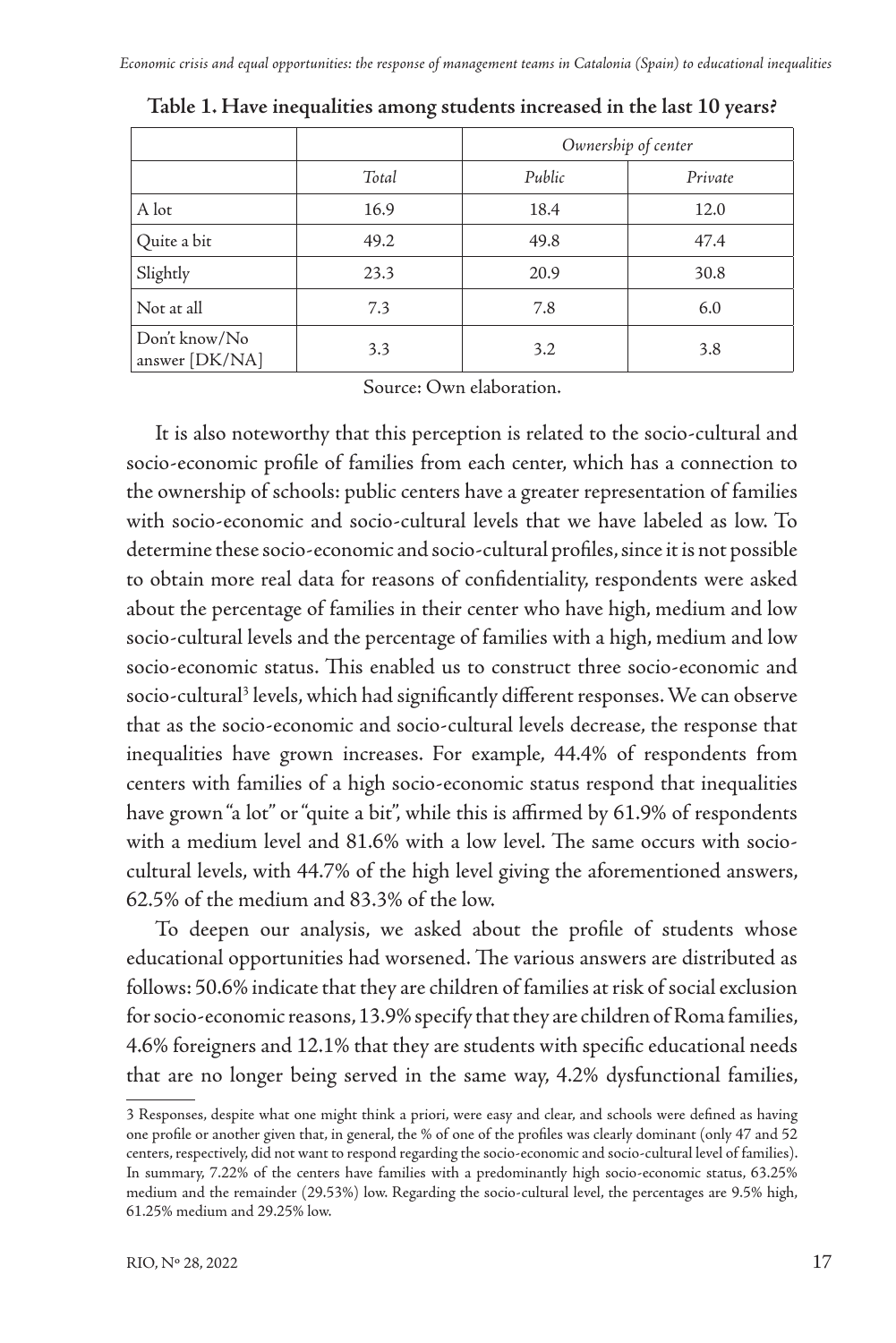3.7% families with a low cultural level, 3.5% students with emotional needs, 2.6% families with inadequate educational models from the school point of view, and other minor responses.

|                                                              |       | Center |         |
|--------------------------------------------------------------|-------|--------|---------|
|                                                              | Total | Public | Private |
| All students could be better served                          | 0.9   | 1.2    | ٠       |
| Students from families at risk of social<br>exclusion        | 50.6  | 52.9   | 43.6    |
| Students from families of foreign origin                     | 4.6   | 5.3    | 2.3     |
| Students from Roma families                                  | 13.9  | 12.6   | 18.0    |
| Students with specific educational needs                     | 12.1  | 11.9   | 12.8    |
| High capacity students                                       | 0.9   | 1.0    | 0.8     |
| Students with emotional needs                                | 3.5   | 3.4    | 3.8     |
| Students with aggressive behavior                            | 0.6   | 0.7    | ٠       |
| Students from families with low cultural level               | 3.7   | 3.2    | 5.3     |
| Students from dysfunctional families                         | 4.2   | 3.4    | 6.8     |
| Students from families with inadequate<br>educational models | 2.6   | 3.2    | 0.8     |
| Others                                                       | 2.0   | 1.9    | 2.3     |
| DK/NA                                                        | 20.7  | 21.4   | 18.8    |

**Table 2. Profile of students whose educational opportunities have worsened**

Source: Own elaboration.

Another question with a closed answer allowed us to verify that 72.3% of the respondents consider that in the last 10 years the economic resources directed towards the most disadvantaged students (and, therefore, with needs to be met) have been reduced. Only 6.6% say that they have increased, while 17.2% that they have remained unchanged. These last percentages come mainly from respondents from privately owned centers (among which 64.7% also indicate that the situation has worsened, which increases to 74.8% among public school respondents), in line with public center responses indicating that resources have diminished. In addition, the same answer also appears when asking about human resources: 72.3% indicate that they have been reduced, 19.1% say they have been maintained and 6.6% say that they have improved. Once again, these last two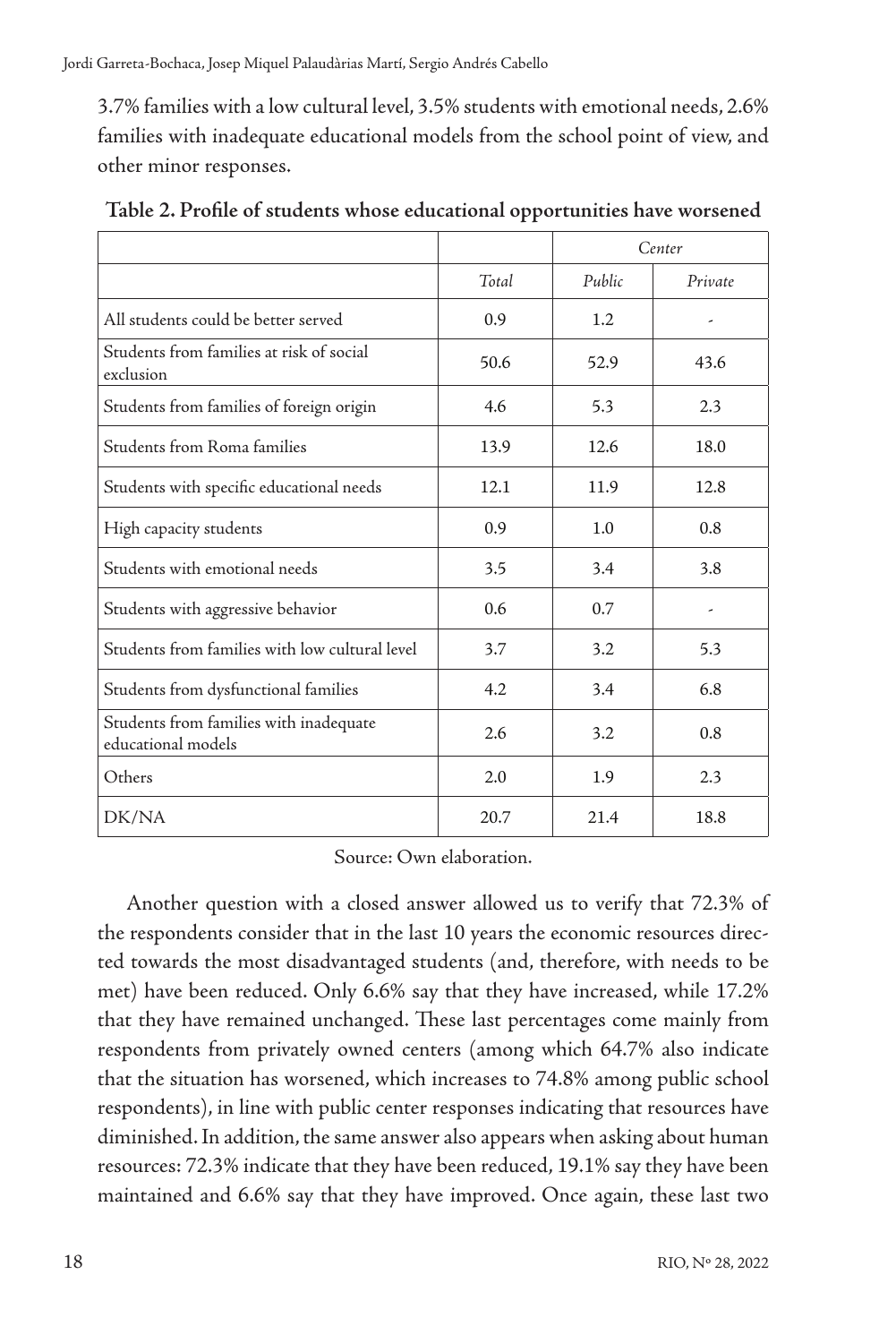responses come mainly from privately owned schools (among which 52.2% indicate that they have worsened, compared to 78.6% from public schools). All this suggests that there is a difference between the two sectors in Catalonia.

#### **3.2 Equal opportunities in Catalonia**

Based on the participants' answers we can see that there is a perception that in the last 10 years the education system in Catalonia has undergone a reduction in economic and human resources and that inequalities among students have increased. Therefore, we will now delve deeper into whether there are currently equal opportunities and, if not, what factors contribute to this situation.

In the opinion of 46.1% of the respondents, students in Catalonia enjoy equal opportunities in the education system, although 43.5% believe the contrary. A total of 9.4% said that "it depends" (that is, it is sometimes true and sometimes not), and 1.1% did not answer. However, the answers are not homogeneous; one of the main differences stems from, again, the ownership of the respondent's school. A total of 48.3% of respondents from public schools consider that there are not equal opportunities, compared to 30% from privately owned centers. At the same time, the lower the socio-economic level of families, the greater is the perception of inequality (38.9% of the respondents from centers with high-level families express this, compared to 40.6% with medium-level and 53.7% with low-level).

Respondents who indicated that the system did not guarantee equal opportunities were asked why they believed this was so. The question was openended and allowed multiple answers. This enabled us to compile a long list of reasons, which were grouped in thematic blocks. A total of 59.5% provided reasons attributable to the education system (22% lack of economic resources, 22% differences between centers<sup>4</sup>, 4.6% incorrect distribution of scholarships, 4.2% presence of disadvantaged students, among others) and 40.5% gave family reasons (37.6% family socio-economic status, 14.8% family cultural level, 1.7% family's attitude, among others). To specify further, all respondents were requested to answer an open-ended question asking, "What factors intervene in the fact that students in Catalonia do not have the same opportunities?" Blocks of factors were suggested, with the option to respond or not, in order to detect relevant aspects in each of them. Specifically, all respondents were asked about factors related to family context and the families themselves, the education system, the school and teaching staff and, finally, student-specific factors.

<sup>4</sup> Specifically, 16.5% indicate organizational and operational differences between schools and 5.5% differences in human resources.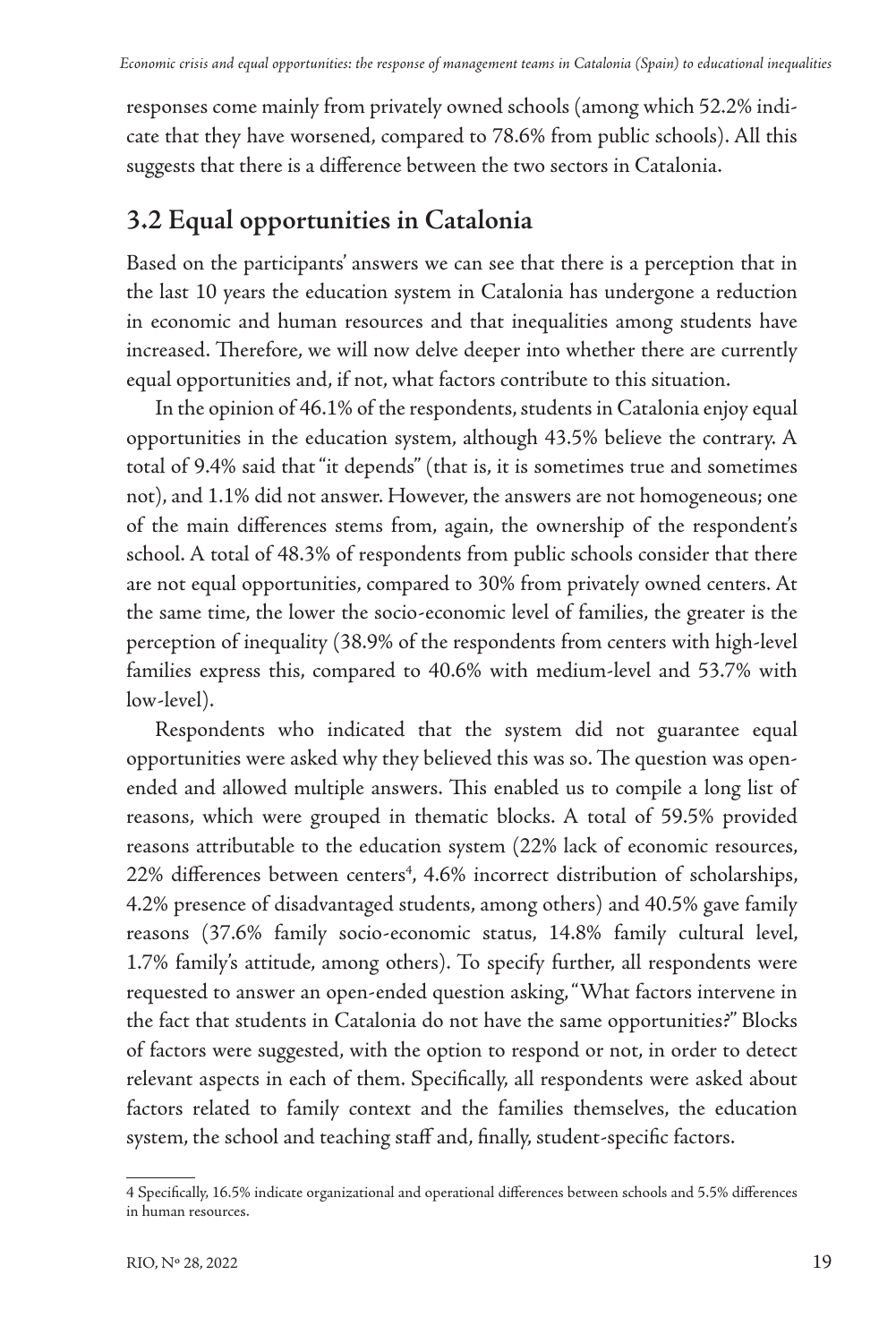Before looking in details at each block, the following percentages complement what has been said above: 56.5% indicate contextual factors of families, 83.5% refer to actual family factors, 53% education system factors, 45.7% the center and its professionals, and 44% student-specific factors. As can be seen, although the responsibility for inequality is shared, factors attributed to families (outside the education system) are the most frequently mentioned by our respondents, in line with studies that show how families tend to be held responsible (read blamed) and that reflect the weight of families in school results (Fernández Alonso *et alii*, 2019; Escarbajal Frutos *et alii*, 2019; Corchuelo Fernández *et alii*, 2019; Elosua, 2019; Garreta 2016; Cordero Ferrara *et alii*, 2015; Ress & Azzolini, 2014). As shown in the following table, the comparison by ownership of the center demonstrates some difference; interviewees from public centers hold the education system, the school center and the family context somewhat more responsible, while those from private centers, in comparison, emphasize specific factors of families and students.

|                                  |       | Center |         |  |
|----------------------------------|-------|--------|---------|--|
|                                  | Total | Public | Private |  |
| Factors of the education system  | 53.0  | 54.1   | 49.6    |  |
| Factors specific to schools      | 45.7  | 46.6   | 42.9    |  |
| Contextual factors of the family | 56.5  | 58.3   | 51.1    |  |
| Concrete family factors          | 83.5  | 82.3   | 87.2    |  |
| Student-specific factors         | 44.0  | 42.5   | 48.9    |  |

**Table 3. Factors influencing the unequal opportunities of students**

Source: Own elaboration.

As we have indicated, 56.5% mention the *context of families* as influential factors; i.e. where and how they live. Among them, 35.88% cite the socio-economic environment (to which 12.3% must be added, who referred specifically to the neighborhood in which the family resides), 27.9% the cultural environment, 3.7% the foreign origin of the family, and 2.8% and 2.2% specifically mention the physical characteristics and services of the neighborhood and housing, respectively. As we can see, socio-economic and cultural characteristics are the main contextual factors cited. These appear to be more influential when respondents refer specifically to the *family*: 58.3% consider that the socioeconomic level of the family is influential and 27.3% the socio-cultural. In the other answers, 12.5% consider the family's educational model to be important,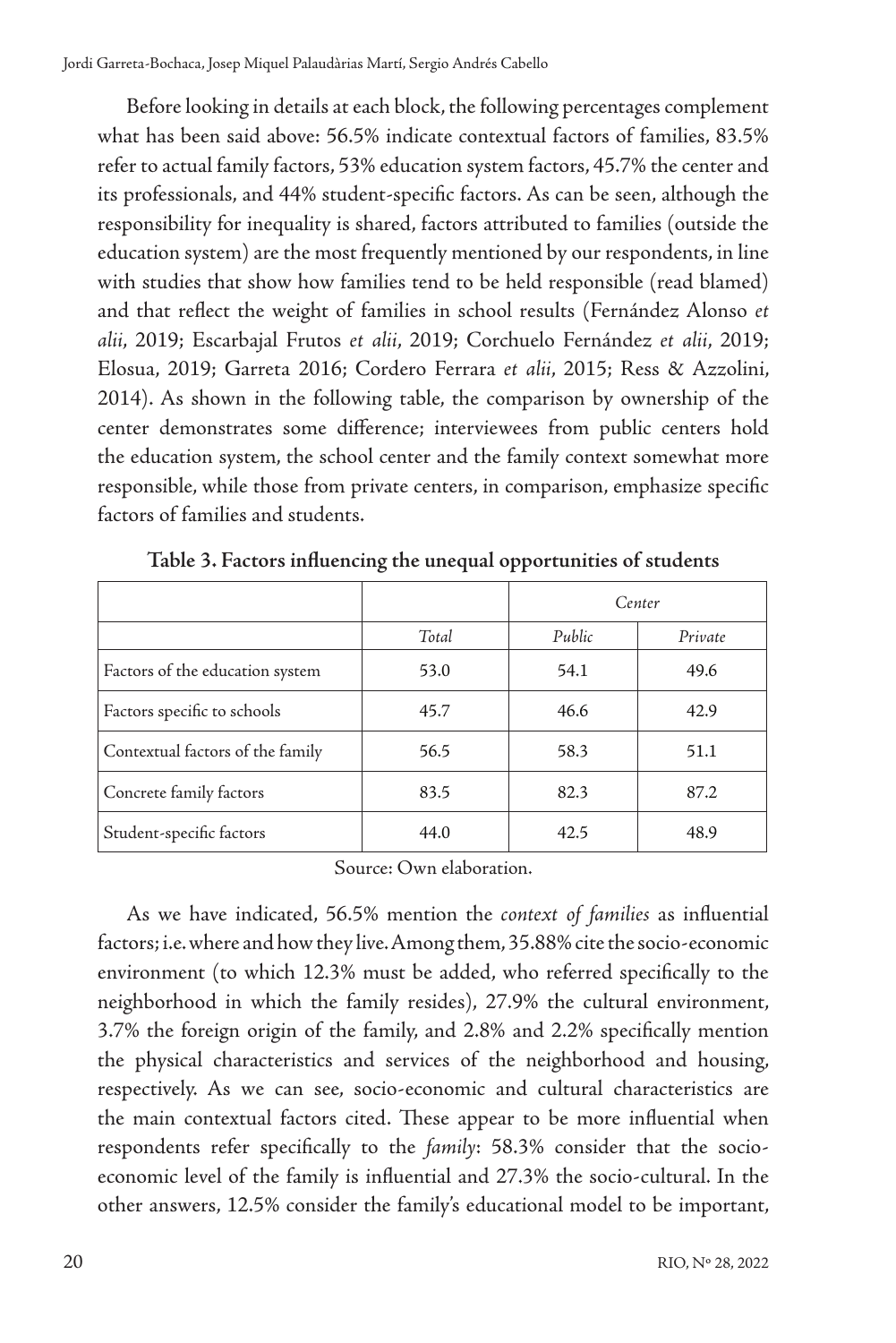13.4% cite family expectations and 12.1% say it depends on the degree of family involvement in the schooling of their children. In addition, 11.6% consider that the degree of family dysfunction is a conditioning factor, while 4.6% cite having a different family culture from that of most families in the center.

Factors contributing to the inequality of opportunity that are specific to the *education system* (remember that 53% believed that there were equal opportunities) include limited funding of education (19.1%), limited provision of teachers (10.5%), the way of assigning students in schools (7.5%), high class ratios (5.5%), insufficient provision of scholarships (4.6%), insufficient provision of support professionals (3.5%), inadequate school curriculum (2.8%), continuous legislative changes (2.4%), and the way of assigning teachers in the schools (2.2%), among other minor responses.

The factors specific to the *school and its professionals* (mentioned by 45.7%) are insufficient human (11.6%), economic (9.4%) and technological resources (6.1%). Factors attributable to teachers include their attitude (7.7%), incorrect work dynamics (7.3%), their training (5.9%), coordination with other professionals (1.7%), and the teaching methodology they employ (5.9%). The school's physical space was only mentioned by 3.9% of respondents, while performance of the management team was cited by 3.5%.

Finally, student-specific factors (mentioned by 44%) were led by individual intellectual abilities (16.4%), attitude towards learning (11.6%), their friendships (9%), physical abilities (6.1%), emotional stability and self-esteem (5.8%), and the degree of knowledge of the main language of communication in the center (1.8%), among other minor responses.

#### **3.3 Actions taken to address equal opportunities**

Another question focused on what is being done to equalize opportunities among students. All respondents were asked this question, which was openended and multiple answer. Naturally, a great diversity of responses was obtained, and actions were grouped as indicated in the following table. The first thing we observe is that there are very few (1.7%) centers that say they do not act in this direction. Among those that do act, the most frequent actions are individualized attention (40.2%), improved teaching methodology (23.7%), more academic support to specific student profiles (16.7%), and tutoring (11.9%); i.e., issues related to schools giving greater attention to students. To solve the socioeconomic issue, respondents mentioned scholarships (36%), facilitating payment of fees and expenses (5.5%), and socialization of textbooks and school supplies (7%). All three cases were more prominent in public centers than in private ones,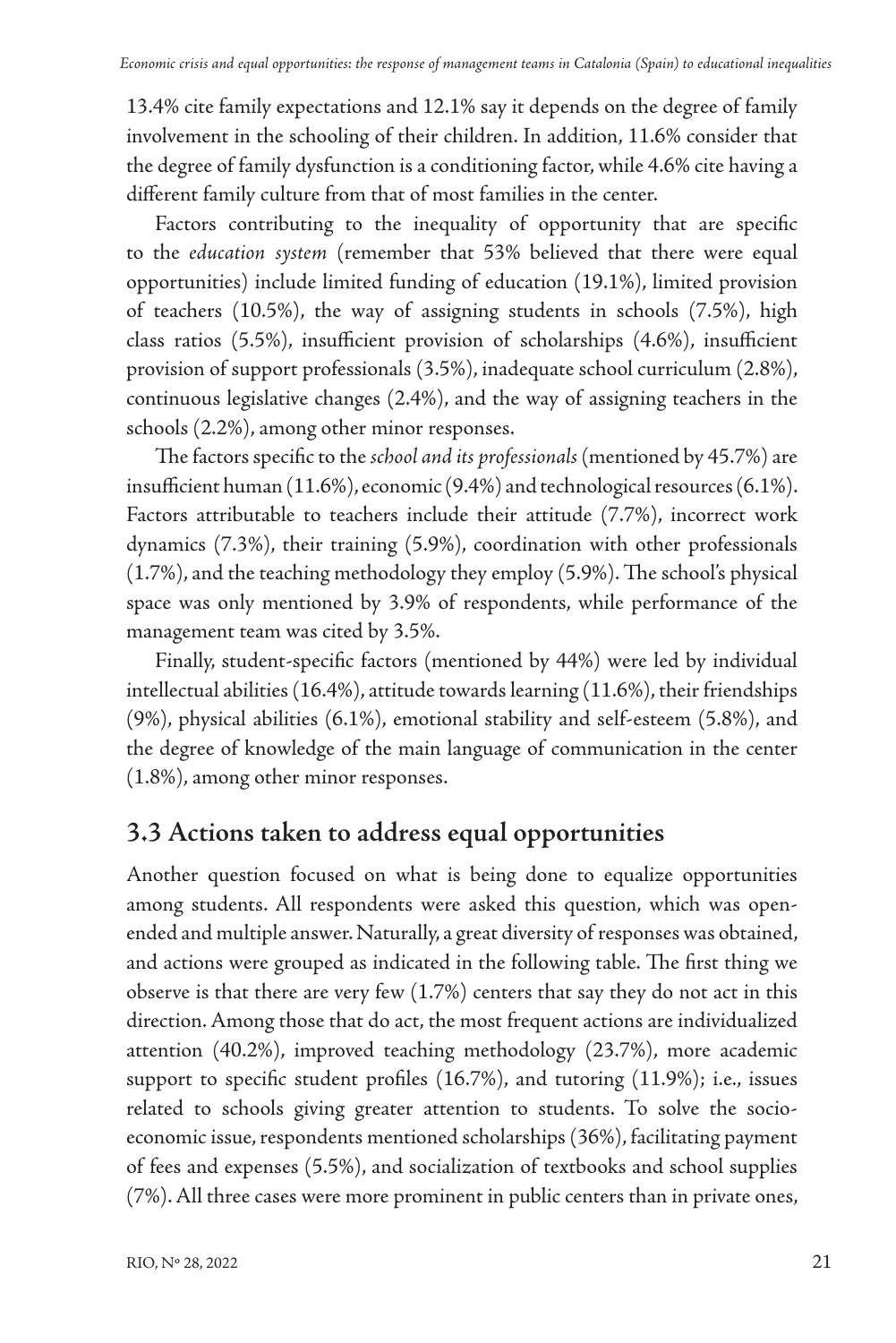in line with our previously presented results; and, in fact, socialization was only mentioned in public centers.

In addition, 22.4% aim to coordinate the work done by school professionals with the work done by professionals outside the center (educational psychologists, social workers, etc.). Here again, this occurs more in public than in private schools. Other actions focus on better informing families (7.2%), involving them more in the school (5.5%) or improving coordination/support of the center's management with the Parent Association (AMPA), in all three cases working with families. It is noteworthy that teacher training is also taken into account (6.2%).

|                                               |       | Center |                          |
|-----------------------------------------------|-------|--------|--------------------------|
|                                               | Total | Public | Private                  |
| No action                                     | 1.7   | 1.7    | 1.5                      |
| Coordination with external professionals      | 22.4  | 23.8   | 18.0                     |
| Scholarships and financial aid                | 36.0  | 37.4   | 31.6                     |
| Facilitate payment for families               | 5.5   | 5.8    | 4.5                      |
| Socialization of books and material           | 7.0   | 9.2    | $\overline{\phantom{a}}$ |
| Individualized attention                      | 40.2  | 39.1   | 43.6                     |
| Attention to cultural diversity               | 3.9   | 4.6    | 1.5                      |
| Improve teaching methodology                  | 23.7  | 24.0   | 22.6                     |
| Curricular changes                            | 3.7   | 3.4    | 4.5                      |
| Academic support for certain student profiles | 16.7  | 17.2   | 15.0                     |
| Reception classroom                           | 2.0   | 2.4    | 0.8                      |
| Linguistic support                            | 2.0   | 1.9    | 2.3                      |
| Teacher training                              | 0.7   | 0.5    | 1.5                      |
| Redistribution of staff                       | 6.2   | 6.6    | 5.3                      |
| Information to families                       | 7.9   | 7.0    | 10.5                     |
| Activities involving families                 | 5.5   | 4.9    | 7.5                      |
| Coordination and support to the AMPA          | 4.8   | 5.6    | 2.3                      |
| Reception actions for students and families   | 2.0   | 2.2    | 1.5                      |
| Tutoring                                      | 11.9  | 11.2   | 14.3                     |
| Working with the environment                  | 6.8   | 7.5    | 4.5                      |
| Others                                        | 2.9   | 2.7    | 3.8                      |
| DK/NA                                         | 0.2   | 0.2    | ٠                        |

**Table 4. Main actions taken in schools for equalizing opportunities** 

Source: Own elaboration.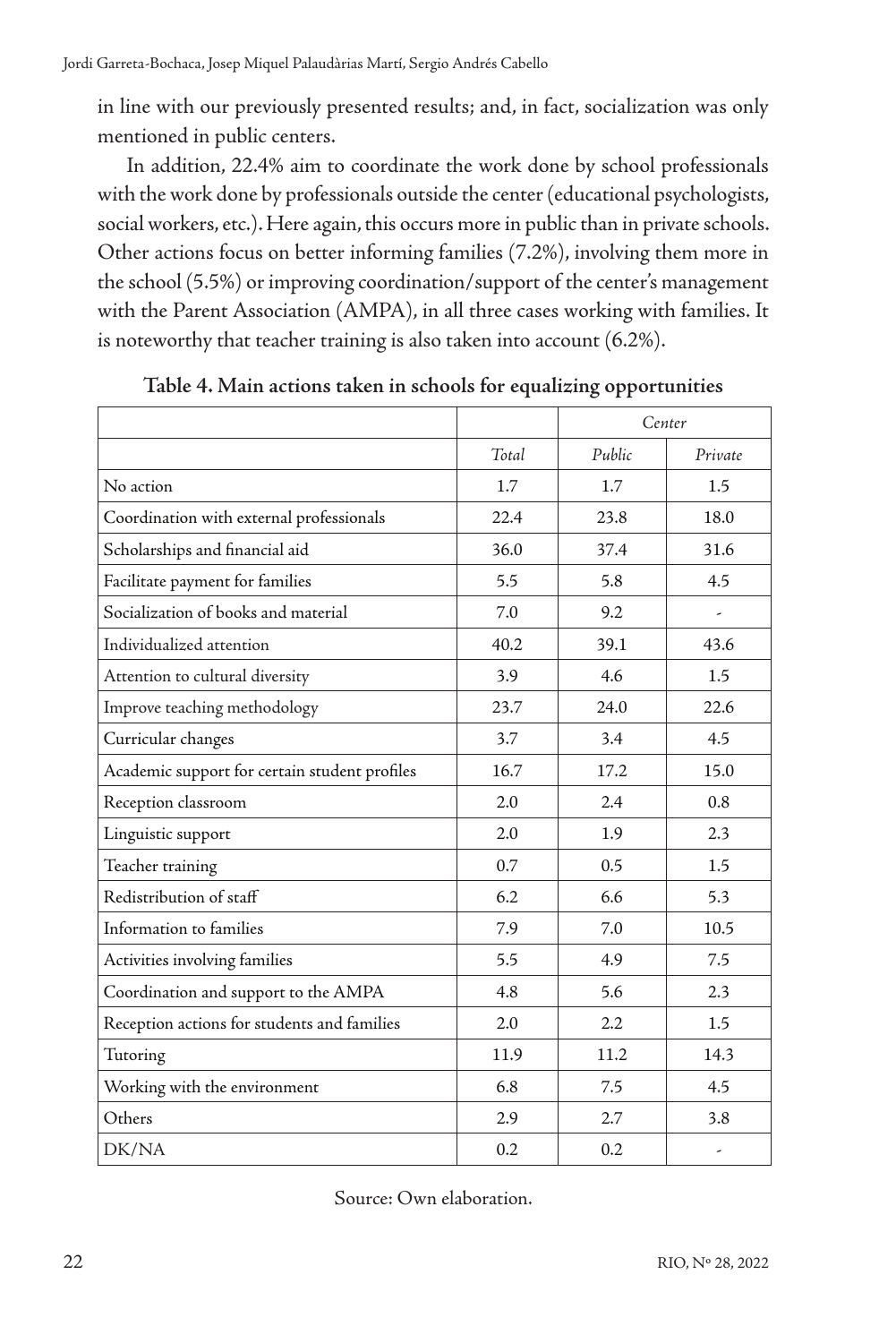Those who act (remember that only 1.7% do not) were asked, again with an open or multiple response question, to which student profile they direct their actions for improving equal opportunities. The most common response was that the actions are aimed at the student body as a whole (54.7%), although 36% (a higher percentage in public centers than in private ones, as indicated in the following table) say they direct them towards students with socio-economic needs. Another of the majority responses (27.8%) points to students with learning difficulties, while only 1.3% mention high capacity students. Other profiles receiving attention are families (6.7%), in line with the previous actions carried out.

|                                                            |                  | Center |         |
|------------------------------------------------------------|------------------|--------|---------|
|                                                            | Total            | Public | Private |
| All students                                               | 54.7             | 53.3   | 58.8    |
| Recently arrived students (generally of foreign<br>origin) | 4.5              | 4.7    | 3.8     |
| Students with socio-economic needs                         | 36.0             | 39.8   | 24.4    |
| Students with learning difficulties                        | 27.8             | 29.1   | 23.7    |
| High capacity students                                     | $1.3\phantom{0}$ | 1.2    | $1.5\,$ |
| Families                                                   | 6.7              | 6.7    | 6.9     |
| Teachers                                                   | 0.2              | ٠      | 0.8     |
| Students with emotional needs                              | $1.3\phantom{0}$ | 1.7    | ٠       |
| Others                                                     | 1.3              | 1.5    | 0.8     |
| DK/NA                                                      | 6.2              | 5.9    | 6.9     |

**Table 5. Students towards whom actions are directed to improve equal opportunities**

Source: Own elaboration.

To go deeper into the aforementioned actions, we asked whether they thought that these actions were succeeding. A total of 69.9% said yes, 8.3% said it depends and 18% consider that they are not (1.8% did not answer and 1.8% indicate that they should not act). Differentiating, again, between the ownership of the respondent's work center, we observe that it is the public centers that question the success of the actions most (18.9% said no and 9.5% it depends) compared to private centers (15% no and 4.5% it depends).

Respondents who stated that actions were not sufficiently successful were asked why they felt this way. Their answers point to the aforementioned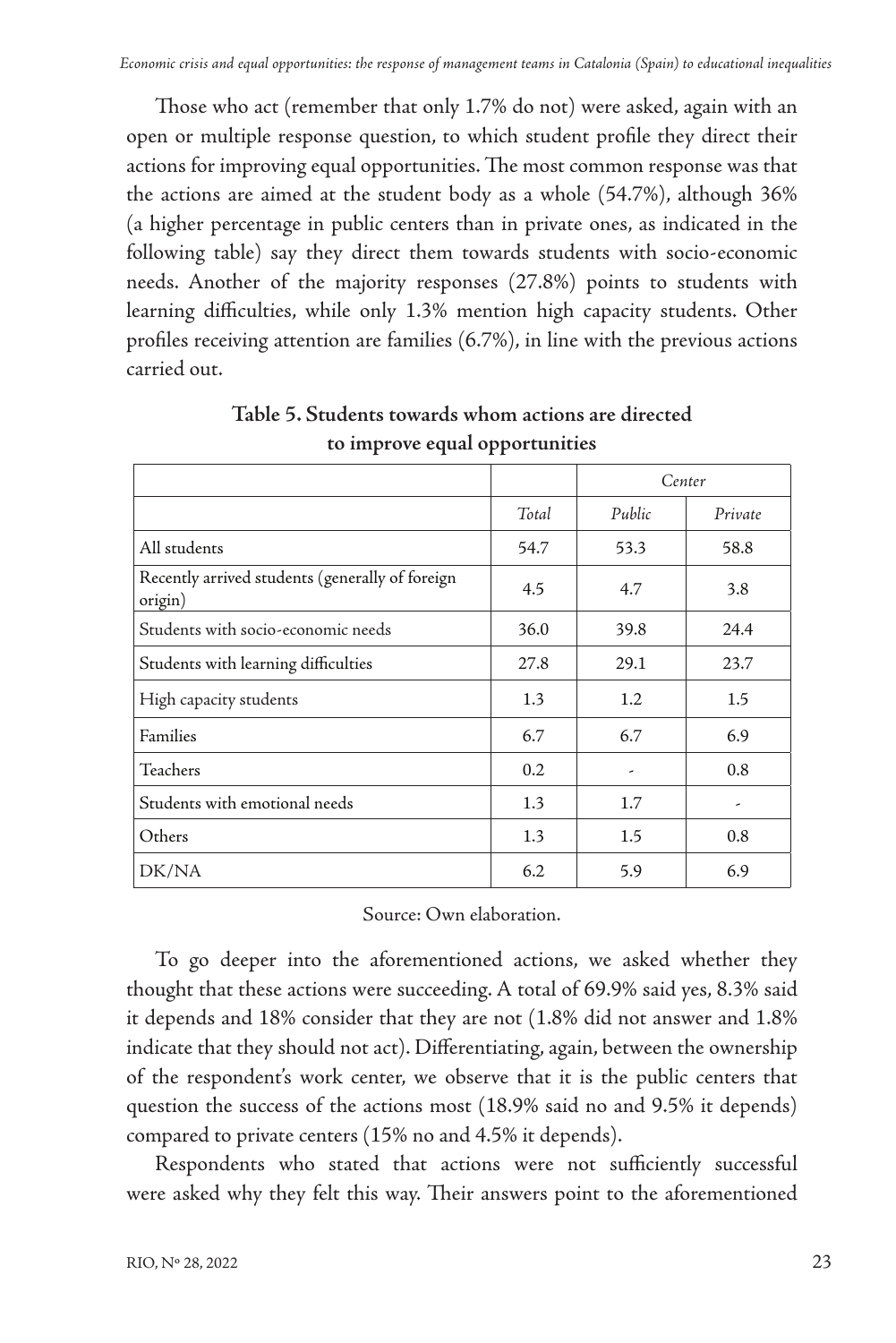limitation of existing resources: 34.4% state that economic resources are lacking, 33.6% human resources in the centers, and 11.9% that resources outside the center required for work are lacking. As seen in the table, economic resources are mentioned more among interviewees from public schools than from private ones. In addition, the idea that not enough effort is made for actions to be successful is expressed by 27.3%, a response more prominent in privately owned centers (42.4%, compared to 23.9%).

|                                                                        |       | Center |         |
|------------------------------------------------------------------------|-------|--------|---------|
|                                                                        | Total | Public | Private |
| Lack of economic resources                                             | 34.3  | 35.9   | 26.9    |
| Lack of human resources                                                | 33.6  | 33.3   | 34.6    |
| Lack of external resources                                             | 11.9  | 11.1   | 15.4    |
| Not enough effort is made                                              | 27.3  | 23.9   | 42.3    |
| Not sufficiently tailored to needs                                     | 4.2   | 5.1    | ٠       |
| Families are not sufficiently involved in the<br>schooling of children | 9.8   | 10.3   | 7.7     |
| Families are not involved in the AMPA                                  | 2.1   | 1.7    | 3.8     |
| They do not improve academic results                                   | 3.5   | 2.6    | 7.7     |
| Student equality is not achieved                                       | 4.2   | 5.1    |         |
| They do not generate a better school climate                           | 2.1   | 2.6    |         |
| They do not generate a better intercultural climate                    | 0.7   | 0.9    |         |
| Others                                                                 | 5.6   | 6.8    |         |
| DK/NA                                                                  | 9.1   | 9.4    | 7.7     |

**Table 6. Reason for stating that the actions are not successful**

Source: Own elaboration.

### **4. Discussion and conclusions**

The economic crisis, as observed in previous studies as well as ours, has had an effect on equal opportunities in the Catalan education system. A total 72.3% of the directors surveyed consider that in recent years the economic resources directed at the most disadvantaged students (with greater needs) have been reduced. This situation is more evident in the public than in the private sector, given that the latter has a lower presence of low socio-economic status families. As we noted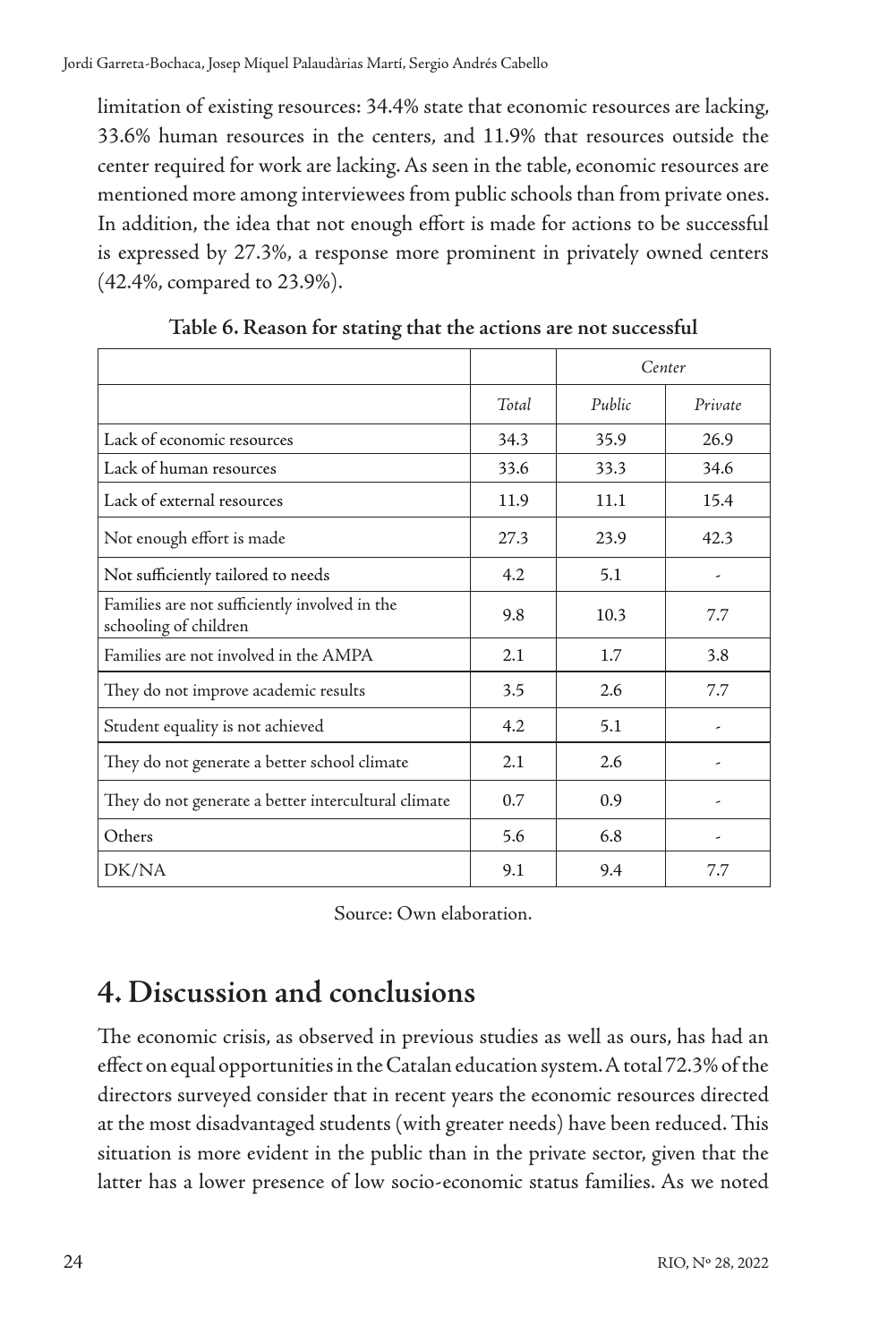in the text, school segregation, among other factors, is both cause and effect of the inequality that affects schoolchildren and families in school and, as we have already shown, more in public schools than in privately owned ones. Further, a higher percentage of public center respondents consider that equal opportunities do not exist (48.3% compared to 30% from privately owned centers).

The factors that influence the existence of inequalities among students are diverse, and the complexity and range of elements involved in studying them is shown throughout the article (Martínez Celorrío, 2016; Alegre, 2017; Albaigés & Ferrer-Esteban, 2017; OECD, 2018a). However, we have detected that, according to our respondents, the family environment and families themselves are the main influencing factors. In other words, most responsibility is placed outside the school, with less overall importance attributed to the school (45.7%). Nevertheless, factors related to the education system and the school and its professionals are also mentioned, although to a lesser extent. Students are also a factor that we have to consider, given the fact that equality does not exist because their capacities and attitudes are not equal. In public schools, student-specific factors are identified by 42.5%, while the figure is 48.9% in private centers. For this reason, we argue that the work done with students with greater learning difficulties, and particularly those who belong to minorities, is important for obtaining greater equity. Schools must observe the behaviors and reflection processes of students who overcome inequality of opportunities in order to have more references with which to act on crisis factors that affect the school.

In the preceding paragraph, we mentioned that respondents express that family-specific factors influence the inequality of opportunities most. In public centers, 82.3% consider the family responsible, while in private centers, the percentage rises to 87.2%. A total of 56.5% cited factors related to where and how families live as being influential, including the neighborhood and cultural environment, among others. In addition, respondents state that socio-economic (58.3%) and cultural (27.3%) characteristics are also the most relevant factors. These results reaffirm the importance, already expressed in previous works (Field, Kuczera & Pont, 2007; Kraft & Dougherty, 2013), of enhancing communication between families and the school to try to reduce the weight of these factors. The school and teaching staff should be a guide for families and students to commit themselves to schoolwork and to the behavior necessary for obtaining better academic results and more inclusive schooling.

As expected, given the situations and results presented, a variety of aspects are acted upon with different intensities; above all there is a focus on improving providing attention to students (individualized attention, improved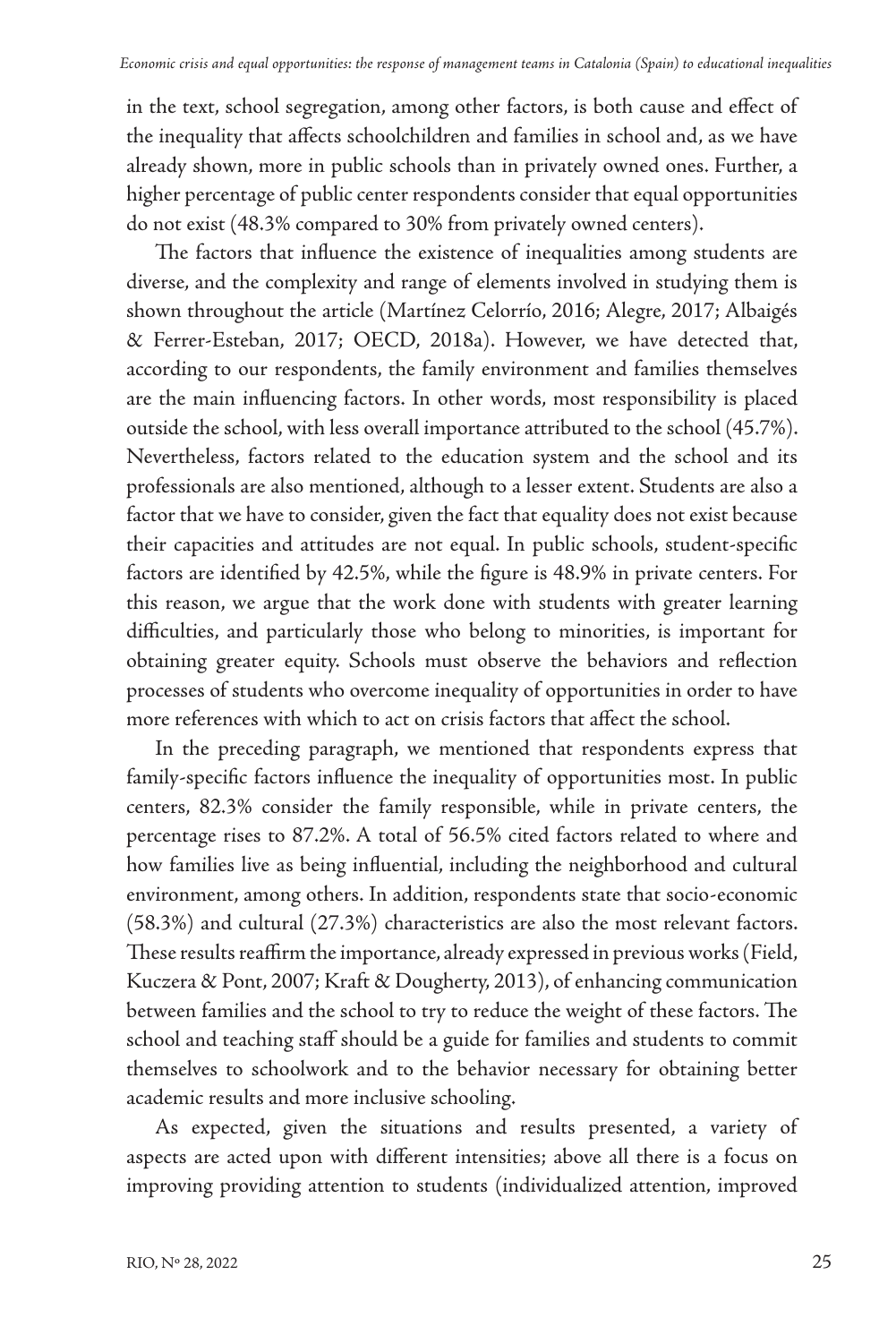teaching methodology, more academic support and tutoring). The success of these measures appears high to 69.9% of respondents, although for others it is questionable or unsuccessful. The reasons for this are mainly related to the school's lack of financial and human resources, or external resources that should support its task.

In order for all these actions to enhance equal opportunities for students, they must be accompanied by the leadership of management teams in educational centers, especially in contexts of crisis and vulnerability. Leadership that, as we have stated previously (Walters *et alii,* 2003; Leithwood *et alii,* 2008), must be characterized by resilience (Day & Qing, 2015; Trujillo *et alii,* 2011; Cahill *et alii,* 2014) and by a culture of educational leadership based on cooperation that the educator should offer. The educator is shown to be an agent of change and is sensitive to the context in which the educational task is carried out, favoring collaborative work between internal and external agents of the school. The study shows that the actions the management teams are taking are valuable in a crisis scenario that has affected families' economic conditions. The reduction of social transfers, the increase in the indirect costs of education, the precariousness of life and employment and the greater weight of initial conditions all challenge, if not obstruct, the value of education as a tool of equity and equal opportunities.

The consequences of the 2008 economic crisis had an impact on the recent crisis of the covid-19 pandemic, which led to school closures in the final part of the 2019/20 school year (Bonal Sarró & González, 2021; Cabrera, 2021; Jacovkis & Tarabini, 2021; Sainz et al; 2021). There was an increase in the impact of social and educational inequalities, with the education system, and schools, their management teams and teachers, reacting through measures to mitigate their effects. The actions reflected in this study had to be increased to face this new scenario.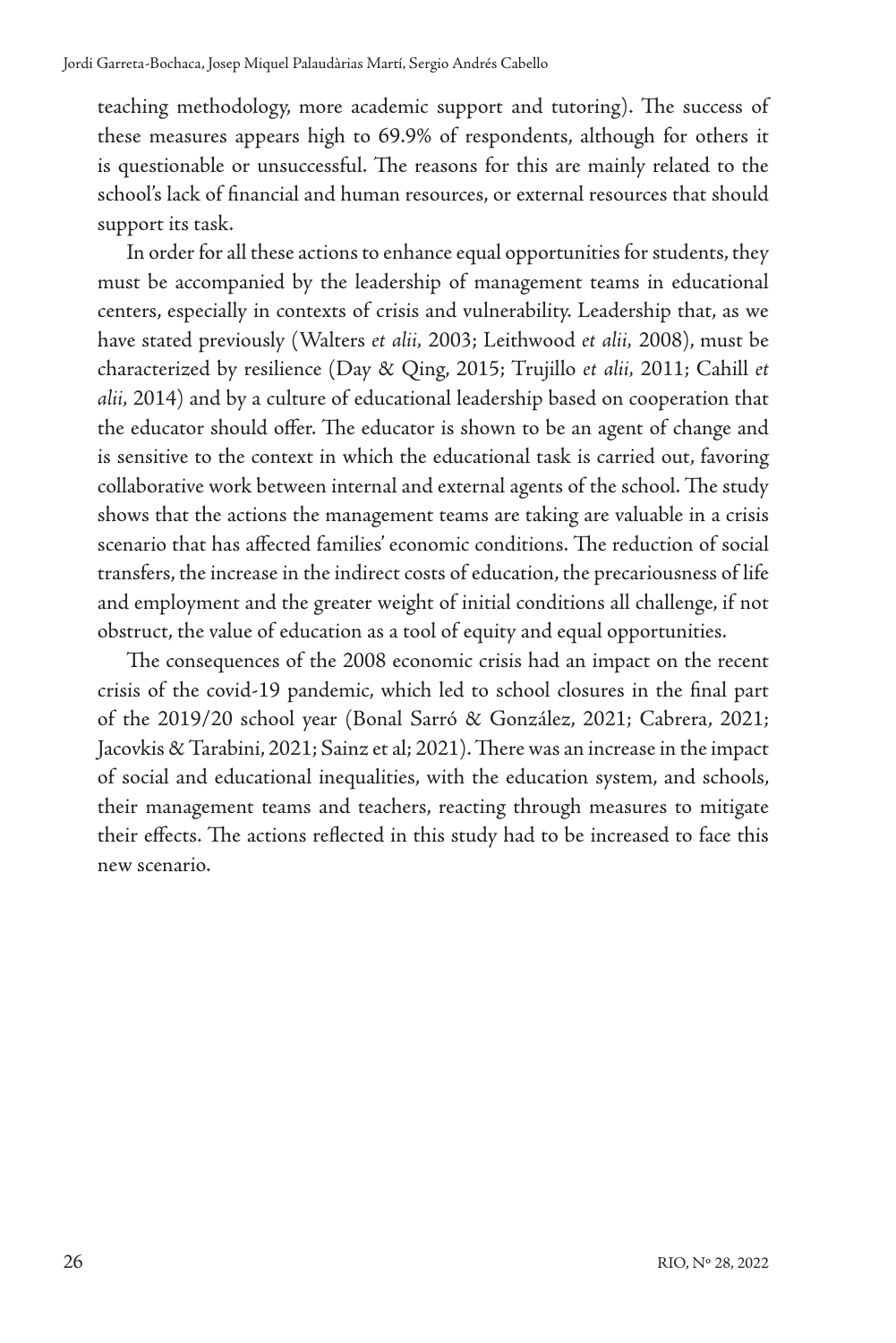## **5. References**

- Albaigés, B. & Pedró, F. (Dir.) (2017). *L'estat de l'educació a Catalunya. Anuari 2016*. Fundació Jaume Bofill.
- Albaigés, B. & Ferrer-Esteban, G. (2017). "Els condicionants de sistema de l'èxit educatiu: gestió dels sistemes educatius i igualtat d'oportunitats". In B. Albaigés & G. Ferrer-Esteban (Eds.), *L'estat de l'educació a Catalunya. Anuari 2016* (pp. 121-306). Fundació Jaume Bofill.
- Alegre, M.A. (2017). *Polítiques de tria i assignació d'escola. Quins efectes tenen sobre la segregació escolar?* Fundació Bofill/ Ivalua.
- Bolívar, A. (2005). "Equidad educativa y teorías de la justicia". *Revista electrónica sobre calidad y cambio en educación, 3*(2), 42-69.
- BOLÍVAR, A. (2012). "Social justice and educational equity. A current review". *International Journal of Education for Social Justice*, *1*(1), 9-45. Available in: [<http://www.rinace.net/riejs/numeros/vol1-num1/art1](http://www.rinace.net/riejs/numeros/vol1-num1/art1)>
- Bonal, X. (Dir.) (2015). *Equitat i resultats educatius a Catalunya. Una mirada a partir de PISA 2012.* Fundació Jaume Bofill.
- Bonal, X. (2016). "Crisis, educación y desigualdad: una cuestión de paradojas". *Investigar em Educação*, *II*(3), 23-32.
- Bonal Sarró, X. & González, S. (2021). "Educación formal e informal en confinamiento: una creciente desigualdad de oportunidades de aprendizaje". *RASE. Revista de Sociología de la Educación*, 14 (1), 44-62. DOI: [<https://](https://doi.org/10.7203/RASE.14.1.18177) [doi.org/10.7203/RASE.14.1.18177>](https://doi.org/10.7203/RASE.14.1.18177)
- Boudon, R. (1983). *La desigualdad de oportunidades*. Laia.
- BOURDIEU, P. (1973). Condición de clase y posición de clase. In F. BARBANO (Eds), *Estructuralismo y sociología* (pp. 71-100). Visión.
- Bruner, J.J. (2003). *Límites de la lectura de resultados educacionales. Evaluar las evaluaciones: una mirada política de las evaluaciones de la calidad educativa*. IIPE.
- Cabrera, L. (2021). "Efectos del coronavirus en el sistema de enseñanza: aumenta la desigualdad de oportunidades educativas en España". *RASE. Revista de Sociología de la Educación*, 13 (2) Especial, COVID-19, 114-139. [<http://dx.doi.org/10.7203/RASE.13.2.17125>](http://dx.doi.org/10.7203/RASE.13.2.17125).
- Cahill, H., Beadle, S., Farrelly, A., Foster, R. & Smith, K. (2014). *Building*  resilience in children and young people. A Literature Review of the Department *of Education and Early Childhood Development (DEECD).* The University of Melbourne.
- Calero, J. (2010). *La equidad en educación. Informe analítico del sistema educativo español*. MEC/CIDE.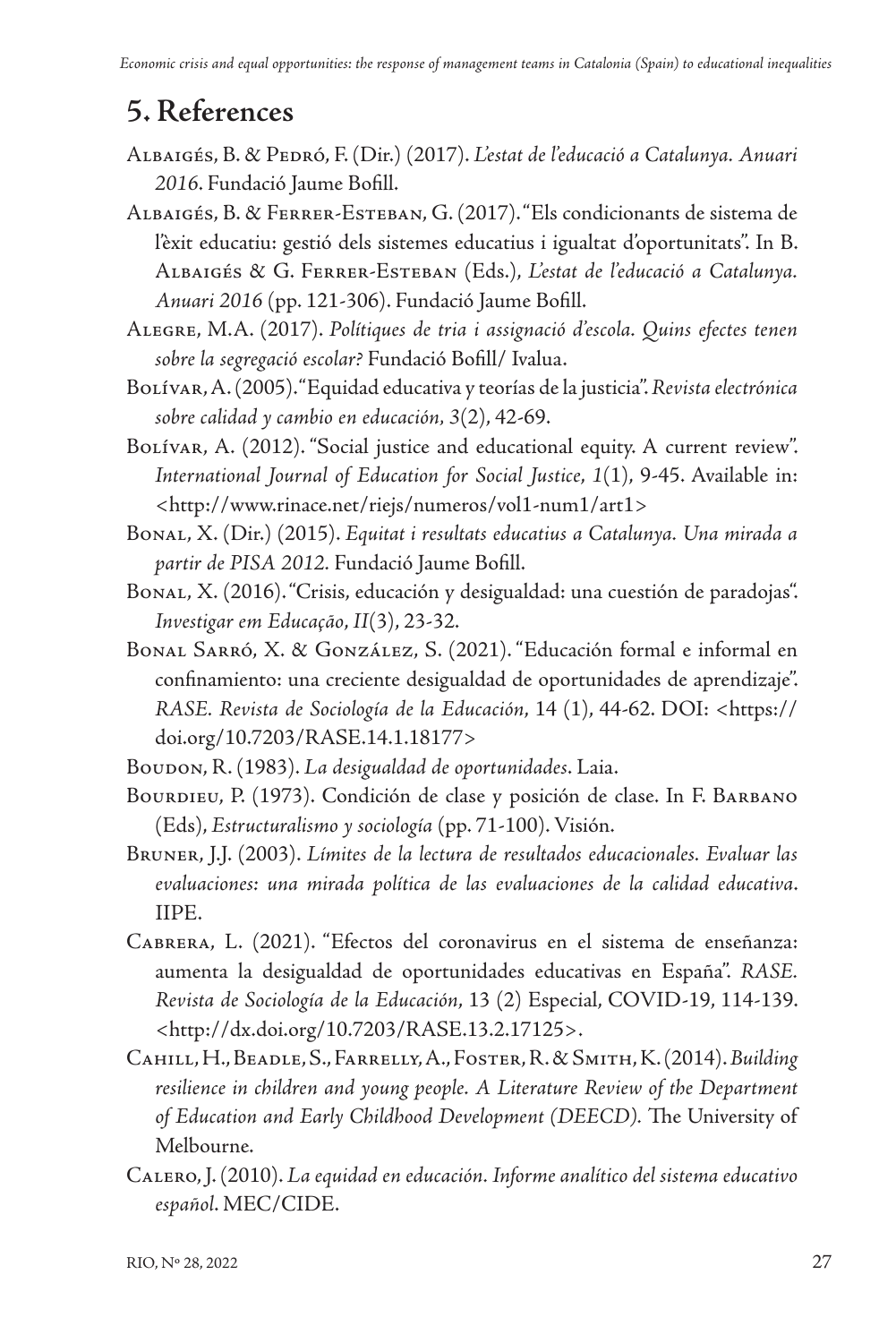- Calero, J. & Choi, A. (2012). "El efecto de las desigualdades socioeconómicas en el sistema educativo español". *Ekonomiaz, 81*, 82-107.
- Carrasco, S., Narciso, L. & Bertrán, M (2015). "¿Qué pueden hacer los centros públicos ante el Abandono Escolar Prematuro? Explorando las medidas de apoyo al alumnado a través de dos estudios de caso en Cataluña en un contexto de crisis". *Profesorado. Revista de currículum y formación del profesorado*, 19 (3), 76-92.
- Centro de Investigaciones de UNICEF (2014). *Los niños de la recesión: el impacto de la crisis económica en el bienestar infantil de los países ricos. Report Card, nº 12 de Innocenti*. Centro de Investigaciones de UNICEF.
- Coleman, J. (Dir.) (1966). *Equality of Educational Opportunity*. Government Printing Office.
- Coleman, J. (1968). "The Concept of Equality of Educational Opportunity". *Harvard Educational Review*, *38*(1), 7-22.
- Corchuelo Fernández, C., Cejudo Cortés, C.M., & Tirado Morueta, R. (2019). "Influencia del apoyo familiar y escolar en el compromiso conductual de los estudiantes. Análisis multinivel en un IES de compensación educativa". *Revista Complutense de Educación*, *30*(2), 605-622. DOI: 10.5209/ RCED.57883
- Cordero Ferrara, J.M., Pedraja Chaparro, F. & Simancas Rodríguez, R. (2015). "Factores de éxito escolar en condiciones socioeconómicas desfavorables". *Revista de Educación, 370*, 172-198. DOI: 10.4438/1988- 592X-RE-2015-370-302
- Choi, A. (2018). *Desigualdades socioeconómicas y rendimiento académico en España*. Observatorio Social de "la Caixa". Available in: <[https://](https://observatoriosociallacaixa.org/-/desigualdades-socioeconomicas-y-rendimiento-academico) [observatoriosociallacaixa.org/-/desigualdades-socioeconomicas-y](https://observatoriosociallacaixa.org/-/desigualdades-socioeconomicas-y-rendimiento-academico)[rendimiento-academico<](https://observatoriosociallacaixa.org/-/desigualdades-socioeconomicas-y-rendimiento-academico)
- Day, C. & Qing, G. (2015). *Educadores resilientes, escuelas resilientes. Construir y sostener la calidad en tiempos difíciles*. Narcea.
- Dee, T. (2015). "Social Identity and Achievement Gaps: Evidence From an Affirmation Intervention"*. Journal of Research on Educational Effectiveness*, *8*(2), 149-168. [<https://dx.doi.org/10.1080/19345747.2014.906009>](https://dx.doi.org/10.1080/19345747.2014.906009)
- Duncan, Greg J. & Magnuson, K. (2013). "Investing in Preschool Programs". *The Journal of Economic Perspectives*, *27*(2), 109-132. DOI: 10.1257/ jep.27.2.109
- Egido Gálvez, I. & Bertran Tarrés, M. (2017). "Prácticas de colaboración familia-escuela en centros de éxito en entornos desfavorecidos". *SIPS-*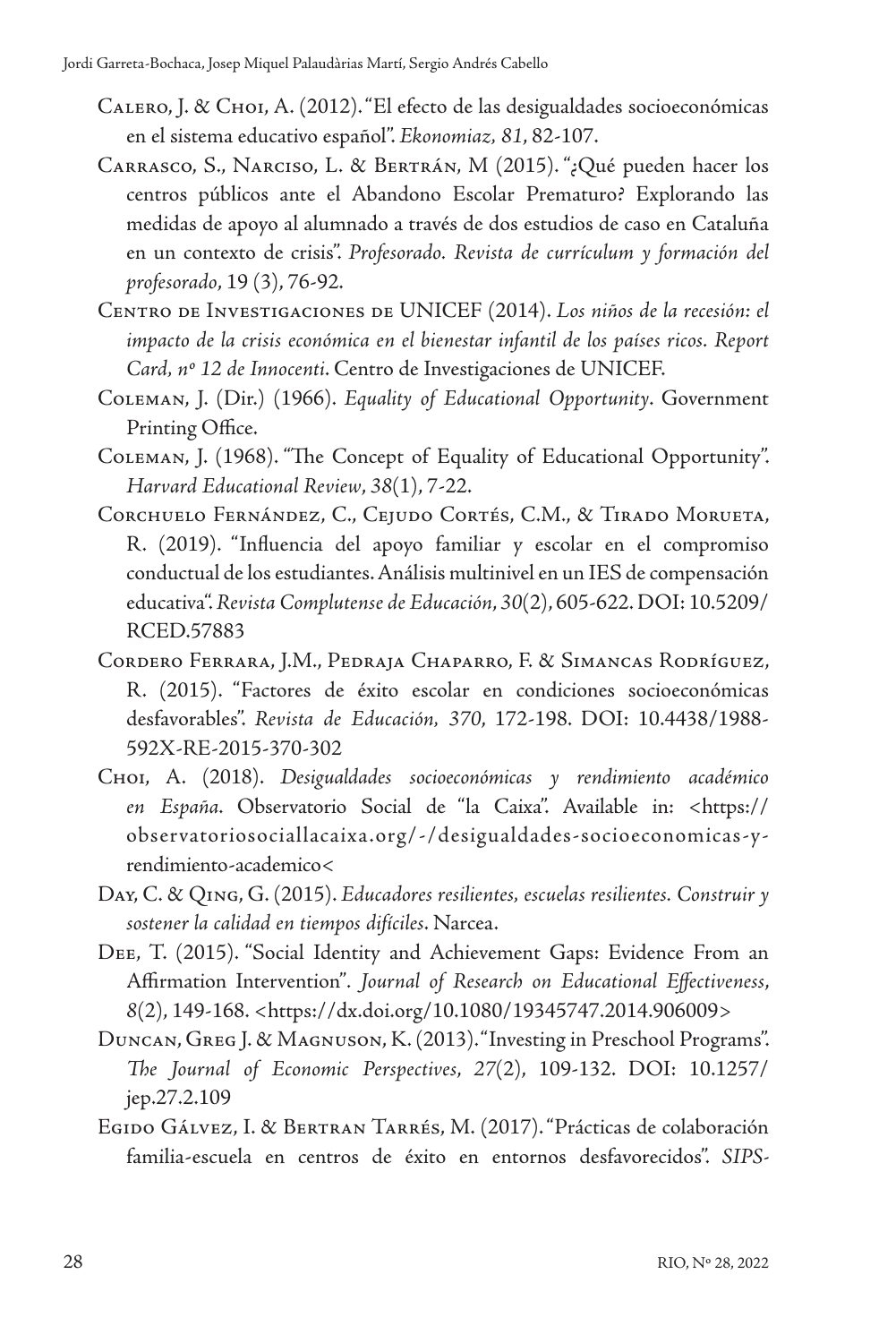*Pedagogía Social. Revista Interuniversitaria, 29*, 97-110. DOI: 10. SE7179/ PSRI\_2017.29.07

- Elosua, P. (2019). "Performance factors and immigration. Impact of individual and school variables". *Cultura y Educación*, *31*(1), 1-30. DOI: 10.1080/11356405.2018.1551653
- Escarbajal Frutos, A., Izquierdo Rus, T. & Abenza Pastor, B. (2019). "El absentismo escolar en contextos vulnerables de exclusión". *Profesorado. Revista de currículum y formación del profesorado, 23*(1), 121-139. DOI: 10.30827/ profesorado.v23i1.9147
- European Commission (2019). *Integrating Students from Migrant Backgrounds into Schools in Europe. National Policies and Mesures. Eurydice Report*. Available in: [<https://eacea.ec.europa.eu/national-policies/eurydice/sites/default/](https://eacea.ec.europa.eu/national-policies/eurydice/sites/default/files/integrating_students_from_migrant_backgrounds_into_schools_in_europe_national_policies_and_measures.pdf) [files/integrating\\_students\\_from\\_migrant\\_backgrounds\\_into\\_schools\\_in\\_](https://eacea.ec.europa.eu/national-policies/eurydice/sites/default/files/integrating_students_from_migrant_backgrounds_into_schools_in_europe_national_policies_and_measures.pdf) [europe\\_national\\_policies\\_and\\_measures.pdf](https://eacea.ec.europa.eu/national-policies/eurydice/sites/default/files/integrating_students_from_migrant_backgrounds_into_schools_in_europe_national_policies_and_measures.pdf)>
- Eurydice (2020). *Equity in school education in Europe. Structures, policies and student performance*. Available in: [https://eacea.ec.europa.eu/national](https://eacea.ec.europa.eu/national-policies/eurydice/content/equity-school-education-europe_en)[policies/eurydice/content/equity-school-education-europe\\_en](https://eacea.ec.europa.eu/national-policies/eurydice/content/equity-school-education-europe_en)
- Farré, M. & Torres, M.T. (2017). "L'impacte econòmic de la inversió en educació: els efectes de la crisi i escenari de futur". In B. ALBAIGÉS & F. PEDRÓ (Eds), *L'estat de l'educació a Catalunya 2016* (pp. 561-600). Fundació Jaume Bofill.
- Fernández, T. & Andrés, S. (2019). "Crisis y educación en España: sobre la equidad y la igualdad de oportunidades"*. Sistema*, 254, 3-20.
- FERNÁNDEZ ALONSO, R., CUESTA, M., WOITSCHACH, P. & ÁLVAREZ-Díaz, M. (2019). *La implicación familiar en la educación: una herramienta de cambio.* Observatorio Social de "la Caixa". Available in: [<https://](https://observatoriosociallacaixa.org/es/-/implicacion-familiar-educacion) [observatoriosociallacaixa.org/es/-/implicacion-familiar-educacion](https://observatoriosociallacaixa.org/es/-/implicacion-familiar-educacion)>
- Fernández Enguita, M. (2018). "El futuro digital y la desigualdad que viene". In L. Ayala & J. Ruiz-Huerta. *3er Informe sobre la desigualdad en España*, (pp. 255-278). Fundación Alternativas.
- Ferrer, A. & Gortazar, L. (2021). *Diversidad y libertad. Reducción la segregación escolar respetando la capacidad de elección de centro*. ESADE. EsadeEcPol – Center for Economic Policy. Save the Children. Available in: [<https://www.](https://www.esade.edu/ecpol/es/publicaciones/segregacion-escolar-esadeecpol/) [esade.edu/ecpol/es/publicaciones/segregacion-escolar-esadeecpol/](https://www.esade.edu/ecpol/es/publicaciones/segregacion-escolar-esadeecpol/)>
- Field, S., Kuczera, M. & Pont, B. (2007). *No More Failures: Ten Steps to Equity in Education*. OECD.
- Fundación Europea Sociedad y Educación (2021). *Mapa del abandono educativo temprano en España. Informe General*. Fundación Europea Sociedad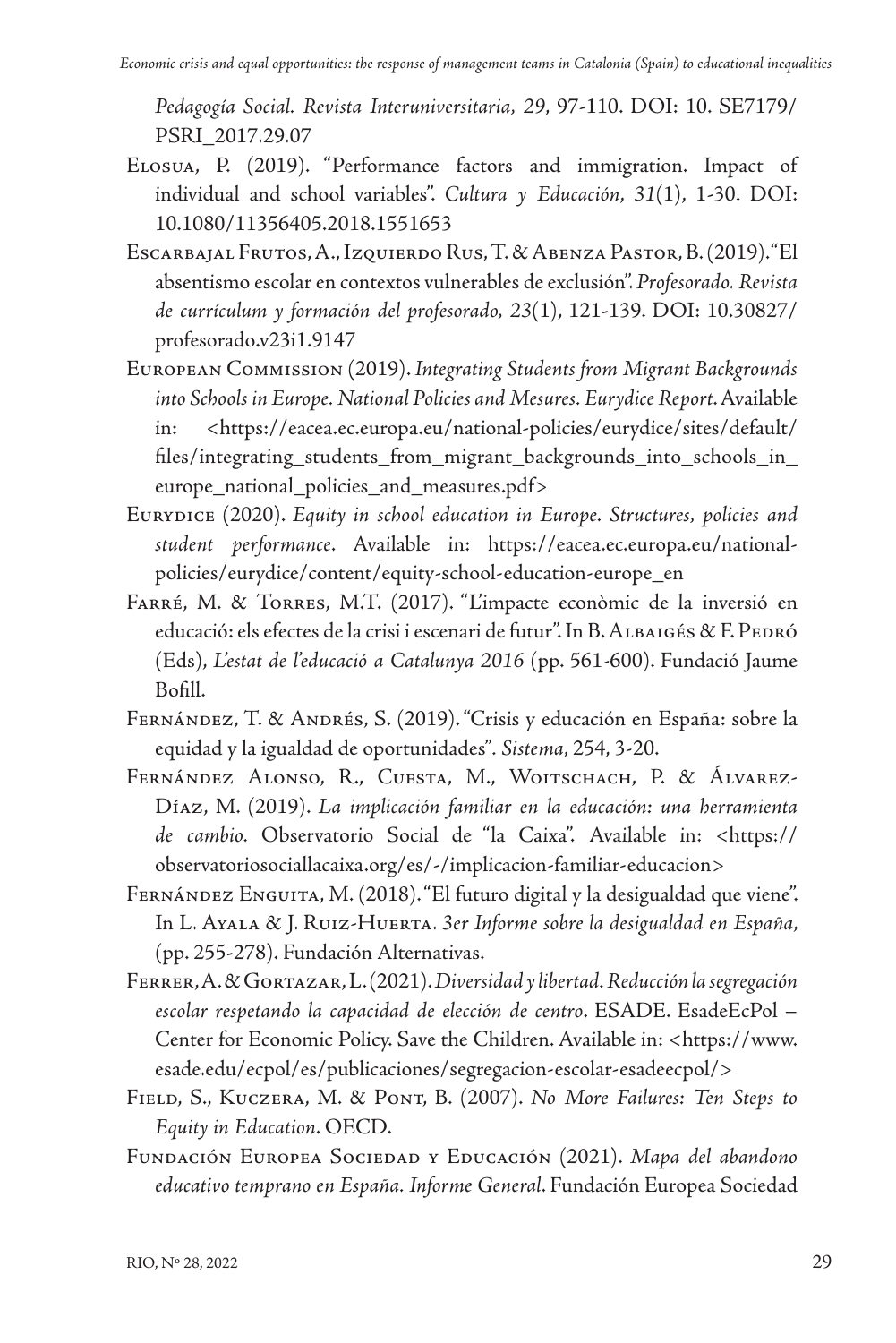y Educación. Available in: <[https://www.sociedadyeducacion.org/site/wp](https://www.sociedadyeducacion.org/site/wp-content/uploads/INFORME-GENERAL-AET_WEB_23032021.pdf)[content/uploads/INFORME-GENERAL-AET\\_WEB\\_23032021.pdf](https://www.sociedadyeducacion.org/site/wp-content/uploads/INFORME-GENERAL-AET_WEB_23032021.pdf)>

- García-Gómez, S. & Cabanillas-López, M. (2017). "Incidencia de la crisis económica en el alumnado de educación primaria. La perspectiva del profesorado". *Revista Complutense de Educación, 28*(1), 185-201. DOI:< [http://dx.doi.org/10.5209/rev\\_RCED.2017.v28.n1.49075](http://dx.doi.org/10.5209/rev_RCED.2017.v28.n1.49075)>.
- Garreta, J. (2003). *El espejismo intercultural. La escuela de Cataluña ante la diversidad cultural.* CIDE.
- GARRETA, J. (2016). "Fortalezas y debilidades de la participación de las familias en la escuela". *Perspectiva Educacional. Formación de Profesores*, *55* (2), 141- 157.
- Gentile, A. & Marí-Klose, P. (2019). "Las cicatrices de quien se ha hecho adulto en tiempo de crisis". *Sistema*, *253*, 19-34.
- González-Bueno, G. (2014). "Pobreza infantil e impacto de la crisis en la infancia". *Educación y Futuro, 30*, 109-125.
- González-Bueno, G., Bello, A. & Arias, M. (2012). *La infancia en España 2012-2013. El impacto de la crisis en los niños.* UNICEF.
- González González, M.T. (2015). "Los centros escolares y su contribución a paliar el desenganche y abandono escolar". *Profesorado. Revista de currículum y formación del profesorado*, 19 (3), 158-176.
- González-Rodríguez, D., Viera, M.J. & Vidal, J. (2019). "La percepción del profesorado de Educación Primaria y Educación Secundaria sobre las variables que influyen en el Abandono Escolar Temprano". *Revista de Investigación Educativa*, 37 (1), 181-200. DOI: <[https://doi.org/10.6018/](https://doi.org/10.6018/rie.37.1.343751) [rie.37.1.343751>](https://doi.org/10.6018/rie.37.1.343751)
- Gortazar, L. (2019). "¿Favorece el sistema educativo español la igualdad de oportunidades?" *Estudios sobre la Economía Española*, 17. Available in: [<https://documentos.fedea.net/pubs/eee/eee2019-17.pdf>](https://documentos.fedea.net/pubs/eee/eee2019-17.pdf)
- Horn, A. & Marfán, J. (2010). "Relación entre liderazgo educativo y desempeño escolar: revisión de la investigación en Chile". *Psicoperspectivas. Individuo y Sociedad, 9*(2), 82-104.
- Jacovkis, J. & Tarabini, A. (2021). "COVID-19 y escuela a distancia: viejas y nuevas desigualdades". *RASE. Revista de Sociología de la Educación*, 14 (1), 85-102. DOI:<https://doi.org/10.7203/RASE.14.1.18525>
- Julià Cano, A., Escapa Solanas, S., & Marí-Klose, M. (2015). "Nuevos riesgos sociales y vulnerabilidad educativa de chicos y chicas en España". *Revista de Educación*, 369, 9-30. DOI: 10.4438/1988-592X-RE-2015-369- 288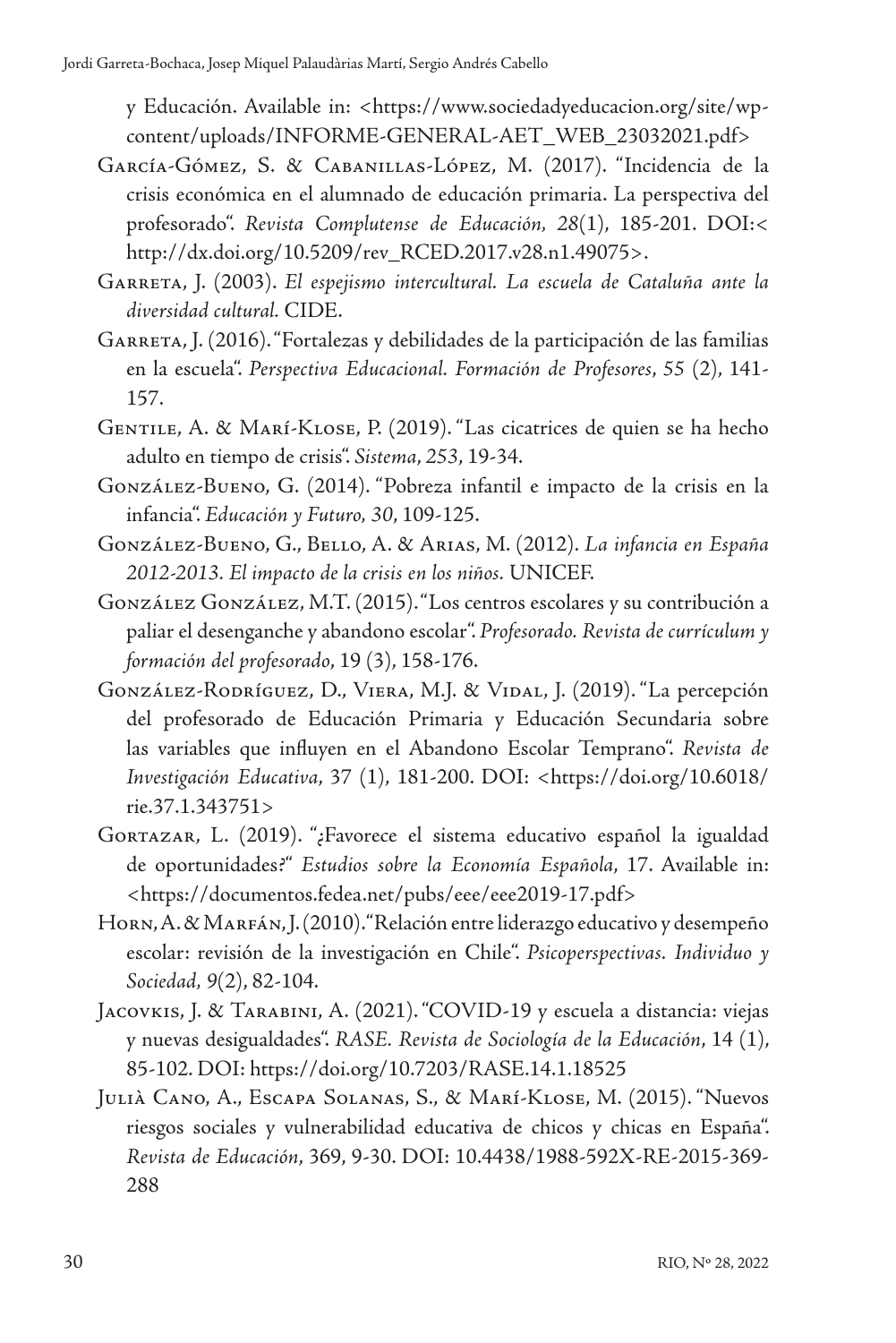- KRAFT, M. & DOUGHERTY S.M. (2013). "The effect of teacher-family communication on student Engagement: Evidence from a randomized field experiment". *Journal of Research on Educational Effectiveness*, *6*(3), 199-222. <[https://scholar.harvard.edu/files/mkraft/files/kraft\\_dougherty\\_teacher\\_](https://scholar.harvard.edu/files/mkraft/files/kraft_dougherty_teacher_communication_jree.pdf) [communication\\_jree.pdf>](https://scholar.harvard.edu/files/mkraft/files/kraft_dougherty_teacher_communication_jree.pdf)
- LEITHWOOD, K., HARRIS, A. & HOPKINS, D. (2008). "Seven strong claims about successful school leadership". *School Leadership and Management, 28*(1), 27- 24. DOI: 10.1080/13632430701800060
- LOZANO PÉREZ, M.A. & TRINIDAD REQUENA, A. (2019). "El capital cultural como predictor del rendimiento escolar en España". *RISE. International Journal of Sociology of Education*, 8 (1), 45-74. DOI: <[https://doi.org/10.17583/](https://doi.org/10.17583/rise.2019.3862) [rise.2019.3862](https://doi.org/10.17583/rise.2019.3862)>
- MacBeath, J. (2007). "Improving school effectiveness: retrospective and prospective". In Towsep, T. (Eds.), *International Handbook of School Effectiveness and Improvement* (pp. 57-74). Springer.

Martínez García, J.S. (2017). *La equidad y la educación*. Catarata.

- Martínez García, J.S. (2019). "La educación y la desigualdad de oportunidades educativas en tiempo de crisis". In *VIII Informe FOESSA sobre exclusión y desarrollo social en España*. Fundación FOESSA. Available in <[https://www.](https://www.foessa.es/main-files/uploads/sites/16/2019/07/3.8.pdf) [foessa.es/main-files/uploads/sites/16/2019/07/3.8.pdf](https://www.foessa.es/main-files/uploads/sites/16/2019/07/3.8.pdf)>
- Martínez García, J.S. & Molina, P. (2019). "Fracaso escolar, crisis económica y desigualdad de oportunidades educativas: España y Argentina". *Papers, 104*(2), 279-303. DOI: [<https://doi.org/10.5565/rev/papers.2574>](https://doi.org/10.5565/rev/papers.2574)
- Martínez, M. & Albaigés, B. (2014). *L'estat de l'educació a Catalunya. Anuari 2013.* Fundació Jaume Bofill.
- Martínez Celorrio, X. (2016). "Impacte de la crisi i de les polítiques d'austeritat en el sistema educatiu". In J.M. Vilalta (Eds.), *Reptes de l'educació a Catalunya. Anuari 2015* (pp. 375-414). Fundació Jaume Bofill.
- Martínez Celorrio, X. (2017). *L'estat de l'educació a Catalunya. Anuari 2016. Inversió predistributiva per augmentar l'equitat educativa.* Fundació Jaume Bofill.
- Ministry of Education and Vocational Training (2021). *Enseñanzas no universitarias. Alumnado matriculado*. Available in: <https://www. educacionyfp.gob.es/servicios-al-ciudadano/estadisticas/no-universitaria/ alumnado/matriculado/series.html>
- MURILLO, F.J. & MARTÍNEZ-GARRIDO, C. (2018a). "Magnitud de la segregación escolar por nivel socioeconómico en España y sus Comunidades Autónomas y comparación con los países de la Unión Europea". *RASE. Revista de*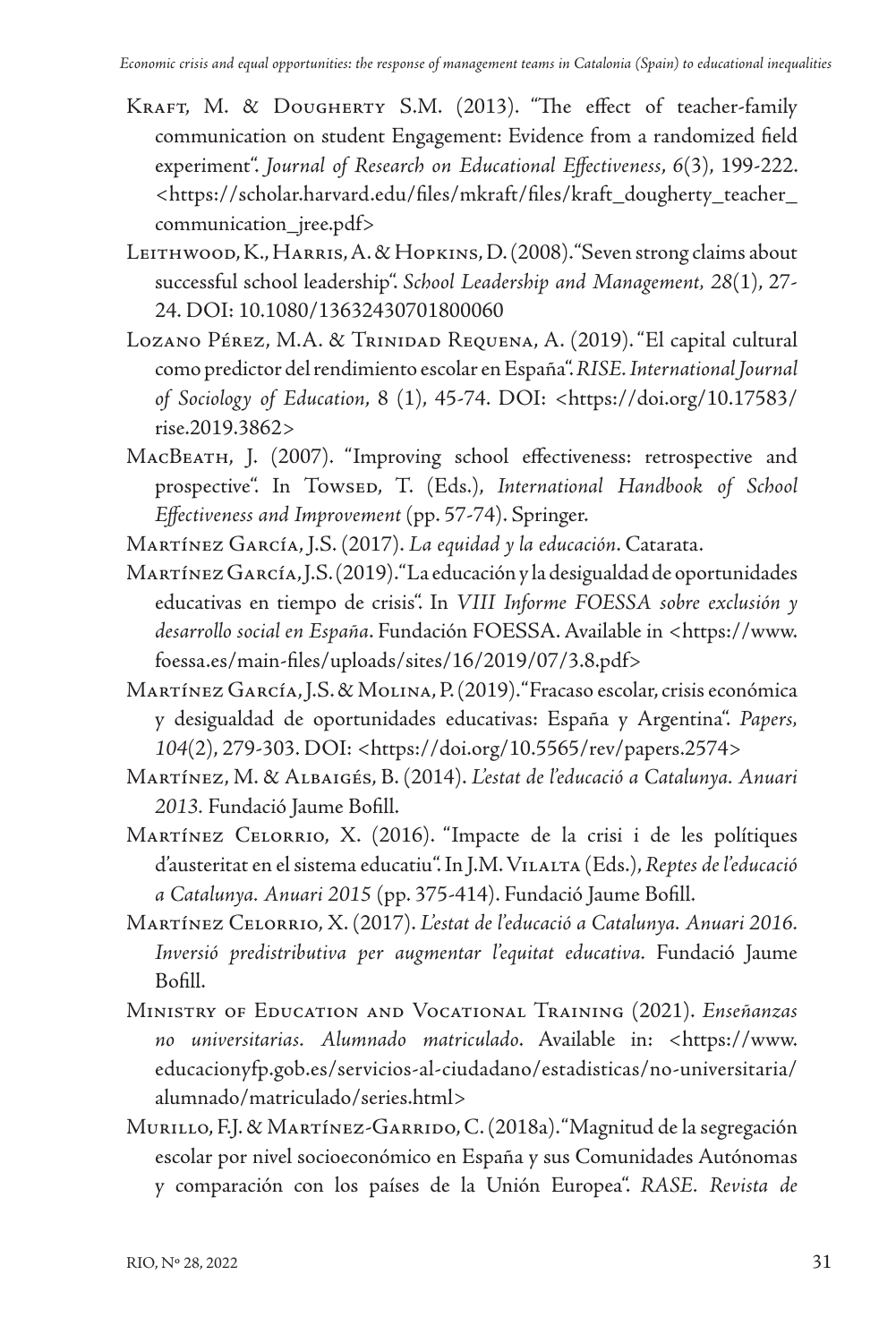*Sociología de la Educación*, 11 (1), 37-58. DOI: <[https://doi.org/10.7203/](https://doi.org/10.7203/RASE.11.1.10129) [RASE.11.1.10129>](https://doi.org/10.7203/RASE.11.1.10129)

- MURILLO, F.J. & MARTÍNEZ-GARRIDO, C. (2018b). "Incidencia de la crisis económica en la segregación escolar en España". *Revista de Educación*, 381, 67-93. DOI: <<https://doi.org/10.4438/1988-592X-RE-2017-381-381>>
- Murillo, F.J., Belavi, G. & Pinilla, L.M. (2018). "Segregación escolar público-privada en España". *Papers*, 103(3), 307-337. DOI: [<http://dx.doi.](http://dx.doi.org/10.5565/rev/papers.2392) [org/10.5565/rev/papers.2392](http://dx.doi.org/10.5565/rev/papers.2392)>
- Messiou, K. (2012). *Confronting marginalization in education. A framework for promotion inclusion.* Routledge.
- Messiou, K. (2017). "Research in the field of inclusive education: time for a rethink?". *International Journal of Inclusive Education*, *21*, 146-159.
- Musset, P. (2012). "School Choice and Equity: Current Policies in OECD Countries and a Literature Review"*. OECD Education Working Papers*, *66*. DOI: [<http://dx.doi.org/10.1787/5k9fq23507vc-en>](http://dx.doi.org/10.1787/5k9fq23507vc-en)
- OECD (2012). *Equity and Quality in Education: Supporting Disadvantaged Students and Schools*. OECD Publishing.
- OECD (2013). *PISA 2012 Results: Excellence Through Equity: Giving Every Student the Chance to Succeed (Volume II), PISA*. OECD Publishing.
- OECD (2017). *Educational Opportunity for All: Overcoming Inequality throughout the Life Course.* OECD Publishing. DOI: <https://doi. org/10.1787/9789264287457-en>
- OECD (2018a). *Education at a glance. OECD Indicators*. OECD Publishing.
- OECD (2018b). *Equity in Education: Breaking Down Barriers to Social Mobility, PISA.* OECD Publishing. DOI: <[https://doi.org/10.1787/19963777>](https://doi.org/10.1787/19963777)
- Oxfam Intermón (2019). *Desigualdad 1 Igualdad de oportunidades 0. La inmovilidad social y la condena a la pobreza.* Informe de Oxfam Intermón. Available in: <https://web.oxfamintermon.org/sites/default/files/ documentos/files/desigualdad-1-igualdad-oportunidades-0.pdf>
- PASCUAL BARRIO, B. (2006). "Calidad, equidad e indicadores en el sistema educativo español." *Pulse, 29*, 43-58.
- RAPPOPORT, S., SANDOVAL, M., SIMÓN, C. & ECHEITA, G. (2019). "Understanding inclusión support systems: three inspiring experiences" *Cultura y Educación*, 31 (1), 120-151. DOI: <[https://doi.org/10.1080/113](https://doi.org/10.1080/11356405.2019.1565250) [56405.2019.1565250](https://doi.org/10.1080/11356405.2019.1565250)>
- Ress, A. & Azzolini, D. (2014). "Primary and secondary effects of social background on educational attainment in Italy. Evidence from an administrative dataset". *Italian Journal of Sociology of Education*, *6*(1), 53-80.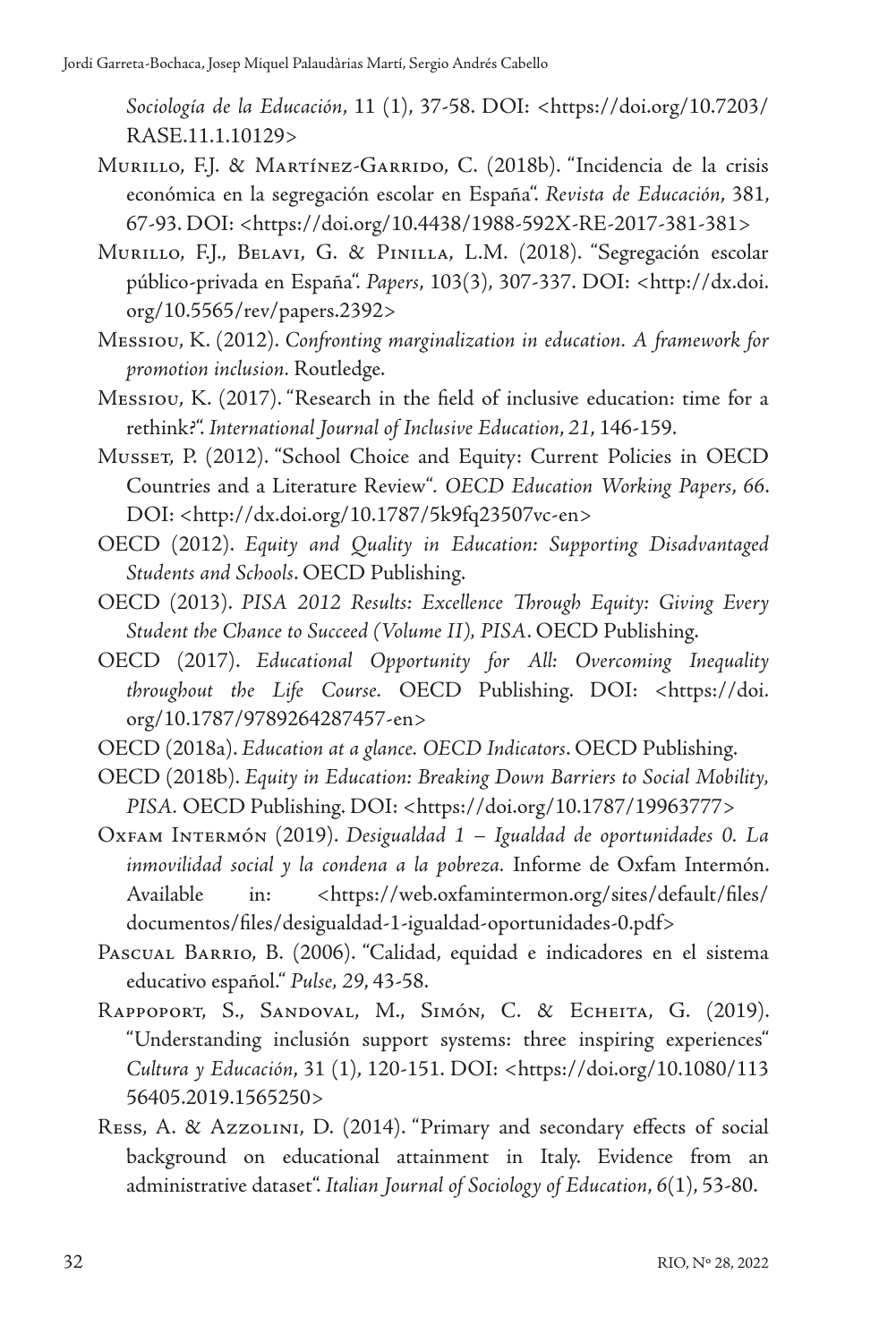- Ríos, D., Maturana, D., Almonacid, C., Shink, H. & Jaramillo, I. (2010). "Innovaciones en centros educativos vulnerables: liceos que optimizan la gestión para mejorar los aprendizajes de sus estudiantes". *Revista Iberoamericana de Educación, 53*(6), 1-12.
- Sainz, J., Sainz, I. & Doncel, L.M. (2021). "Abandono educativo, bienestar emocional y pandemia". In A. Blanco, A. Chueca, J.A. López-Ruiz & S. Mora (Coord. & Ed). *Informe España 2021,* (pp. 187-232). Universidad Pontificia Comillas. Cátedra J.M. Martín Patino. Available in: <https:// blogs.comillas.edu/informeespana/2021/11/22/abandono-educativobienestar-emocional-y-pandemia/>
- Salido, O. & Martínez García, J.S. (2018). "Equidad, igualdad de oportunidades y educación". In L. Ayala & J. Ruiz-Huerta. *3er Informe sobre la desigualdad en España*, (pp. 124-147). Fundación Alternativas.
- Santos Rego, M.A. (2009). *Políticas educativas y compromiso social. El progreso de la equidad y la calidad.* Octaedro.
- SÁNCHEZ, J. & MANZANARES, A. (2014). "Tendencias internacionales sobre la equidad educativa desde la perspectiva del cambio educativo". *Revista electrónica de investigación educativa. 16*(1), 12-28. Avalaible in: <http:// redieuabc.mx/vol16no1/contenido-sanchez-manzanares.html>
- Síndic de Greuges de Catalunya (2015). *Informe sobre la igualtat d'oportunitats a l'educació infantil (0-3 anys).* Síndic de Greuges de Catalunya.
- Tarabini, A. (2018). *La escuela no es para ti. El rol de los centros educativos en el abandono escolar*. Octaedro.
- Tarabini, A., Curran, M., Montes, A. & Parcerisa, Ll. (2015)." La vinculación escolar como antídoto del Abandono Escolar Prematuro: explorando el papel del Habitus Institucional". *Profesorado. Revista de currículum y formación del profesorado*, 19 (3), 196-212.
- Tarabini, A. & Ingram, N. (Eds.) (2020). *Educational Choices, Transitions and Aspirations in Europe. Systemic, Institutional and Subjective Challenges*. Routledge.
- Tarragona Fenosa, M. (2018). *La situación dels drets dels infants a Catalunya*. Save the Children. Avalaible in <https://www.savethechildren.es/sites/ default/files/imce/docs/03082018\_stc\_child\_rightssituationanalysis\_ online\_version.pdf>
- Tedesco, J.C. (2004). "Igualdad de oportunidades y política educativa". *Cuadernos de Pesquisa*, *34*(123), 557-571.
- Tiana, A. (2015). "Desigualdades en el sistema educativo español. Visión política". In L. Ayala y J. Ruiz-Huerta (Coords.), *2º Informe sobre la*